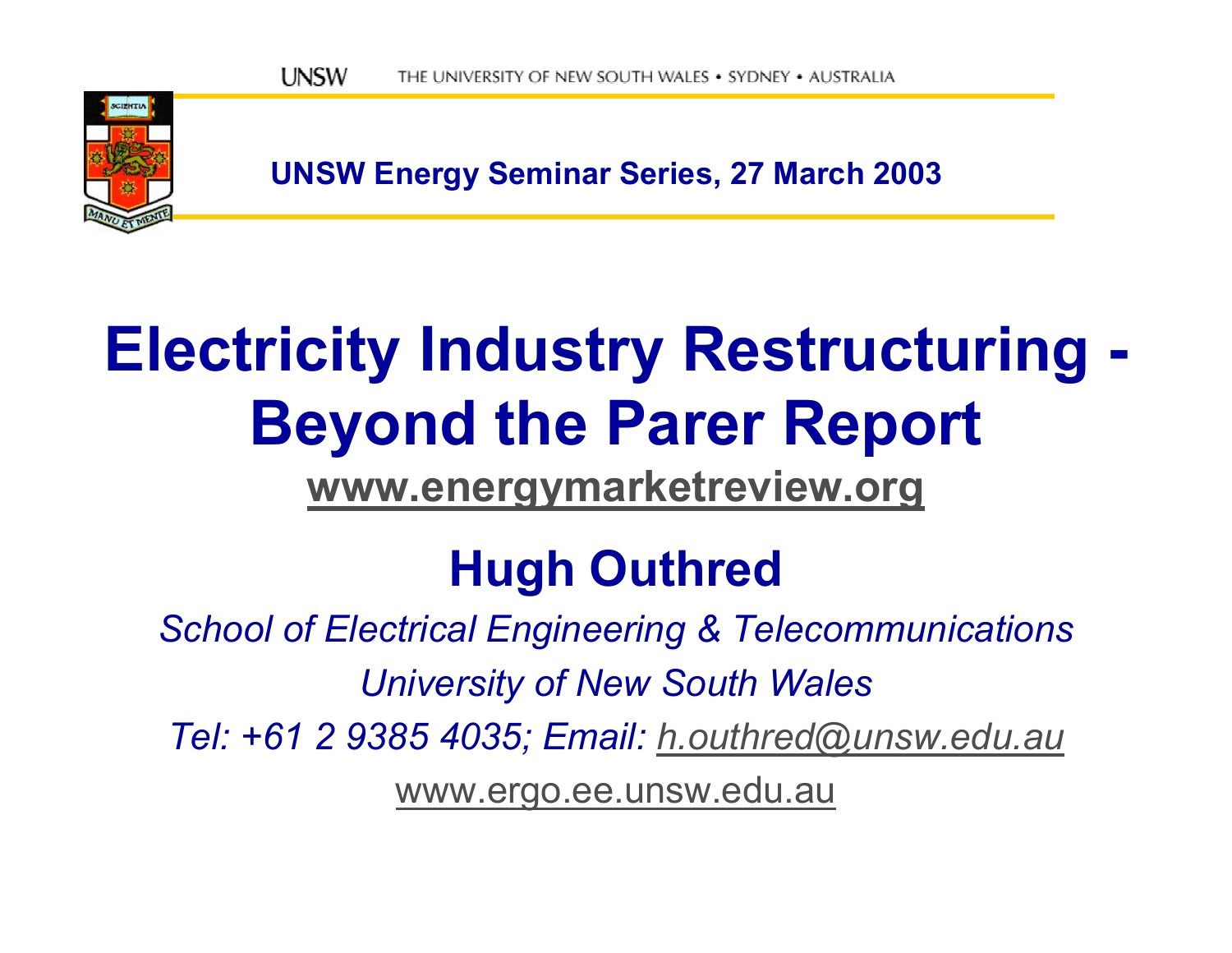### **Outline**

- Issues in electricity industry restructuring
- •Deficiencies identified in the report
- Report recommendations

**SCIENTIA** 

• Conclusions & recommendations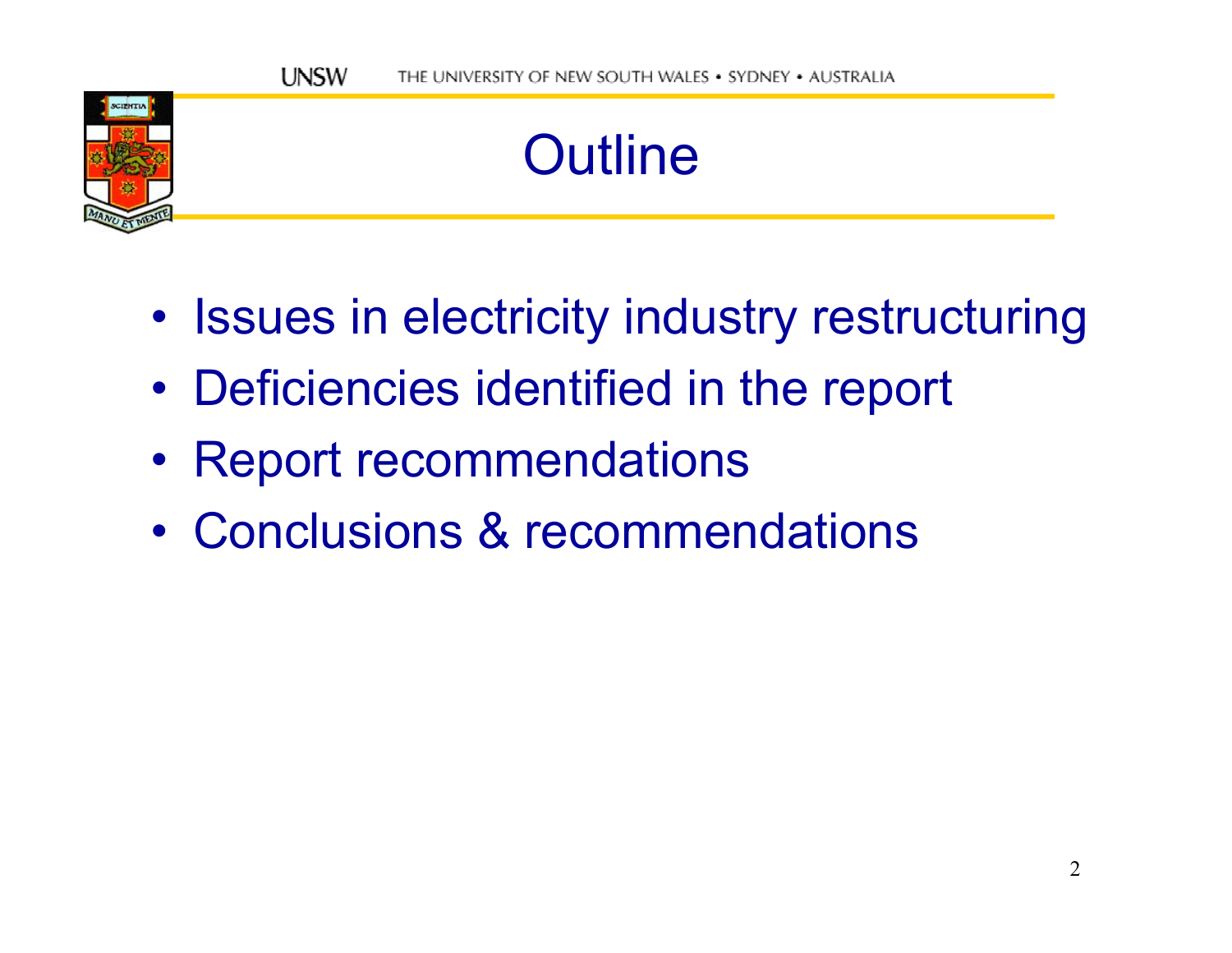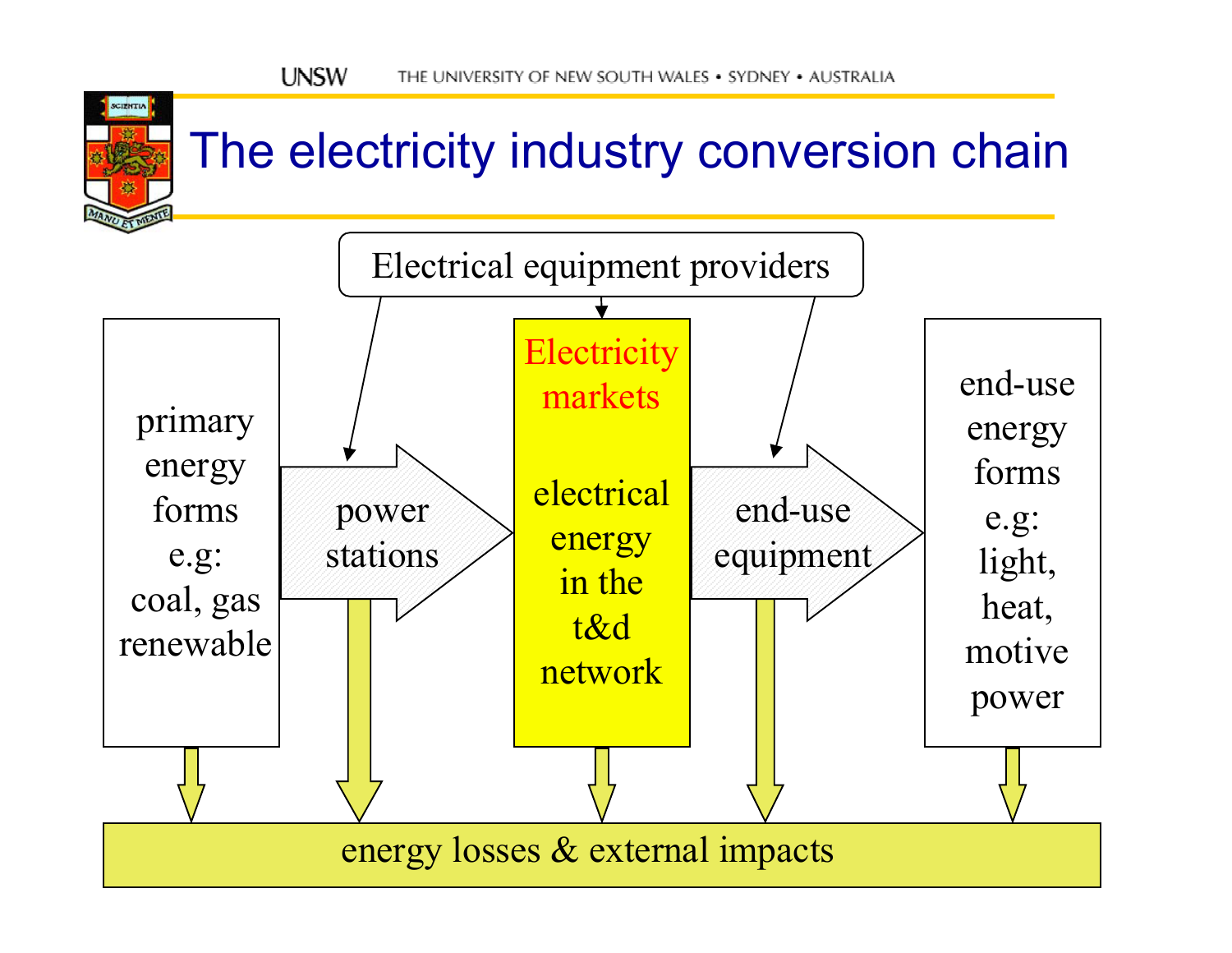### Supply-demand balance in the electricity industry



Kinetic energy of rotating masses connected via the network KE  $\propto$  (frequency)<sup>2</sup> for slow oscillations in frequency (<0.1 Hz)

- •Frequency is a measure of supply-demand balance:
	- Rate of change of KE = generator power minus load power
- •Generator & load powers & network availability are stochastic processes:
	- Hence frequency is always varying
- •Wind farms will make frequency more variable:
	- –Does this matter & if so, who should pay for additional control action?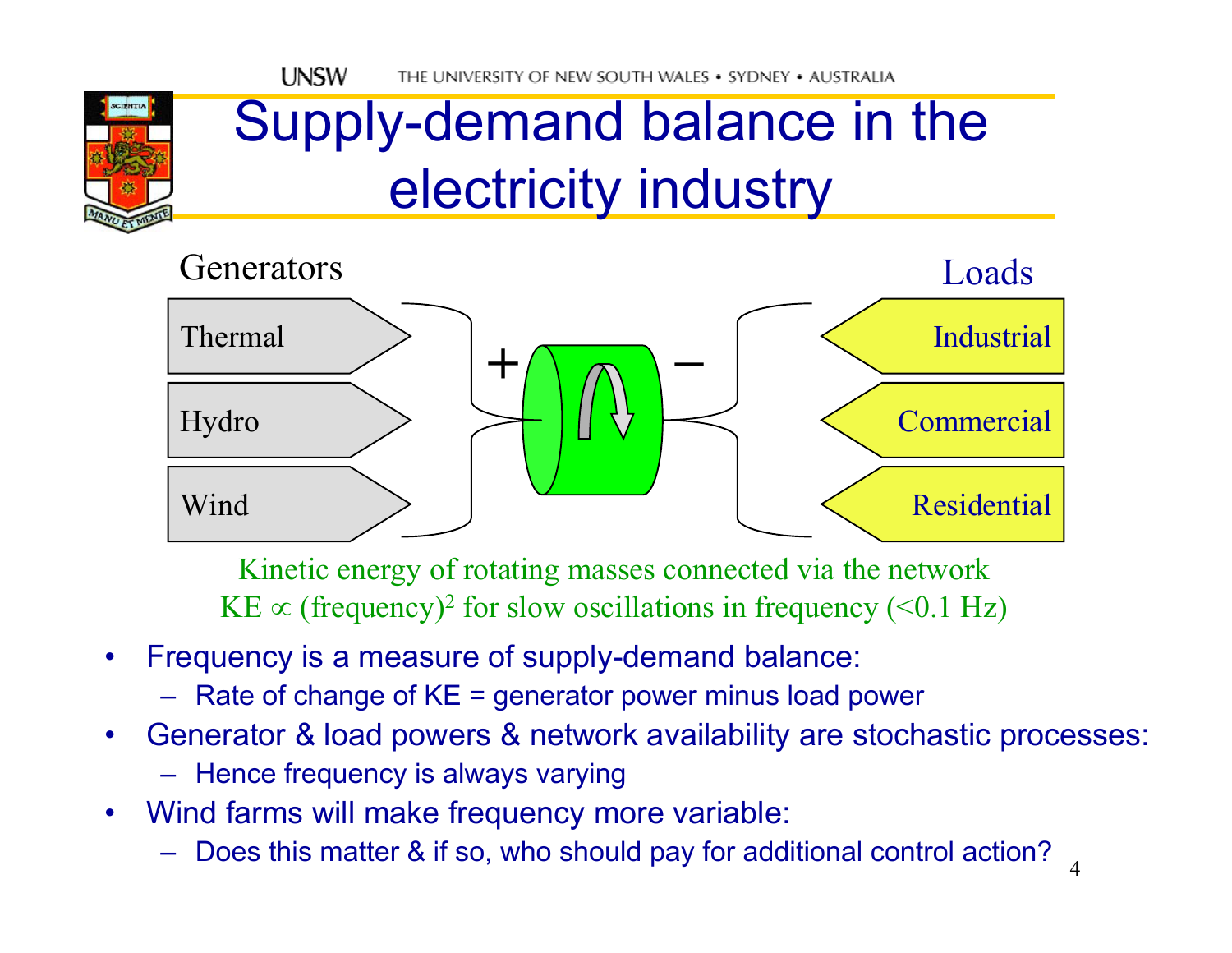

### Smoothed demand forecast errors SA,02 Q4 (NECA, 02Q4 Stats, 2003)

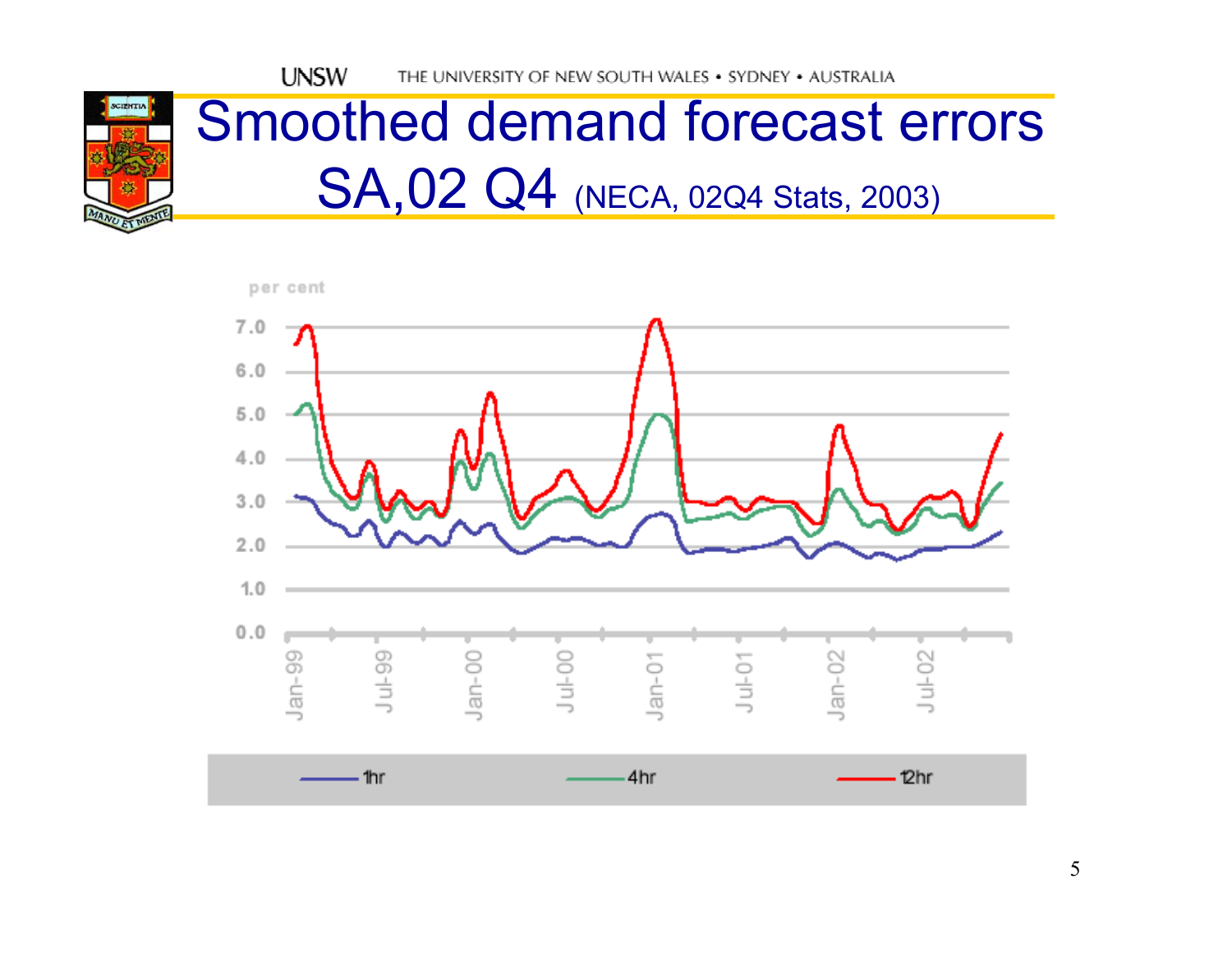

#### States participating in the National Electricity Market

- •Queensland
- •New South Wales & ACT
- Victoria
- •South Australia
- Tasmania (on connection to the mainland)

NEM regions are indicated, and their boundaries need not be on state borders(e.g. two regions in NSW)

Queensland was originally expected to have 3 NEM regions



Conveight NEMMCO January 1999 All rights reserved PL 0112 98 V00 Digital base map data supplied by ETSA Power Corporation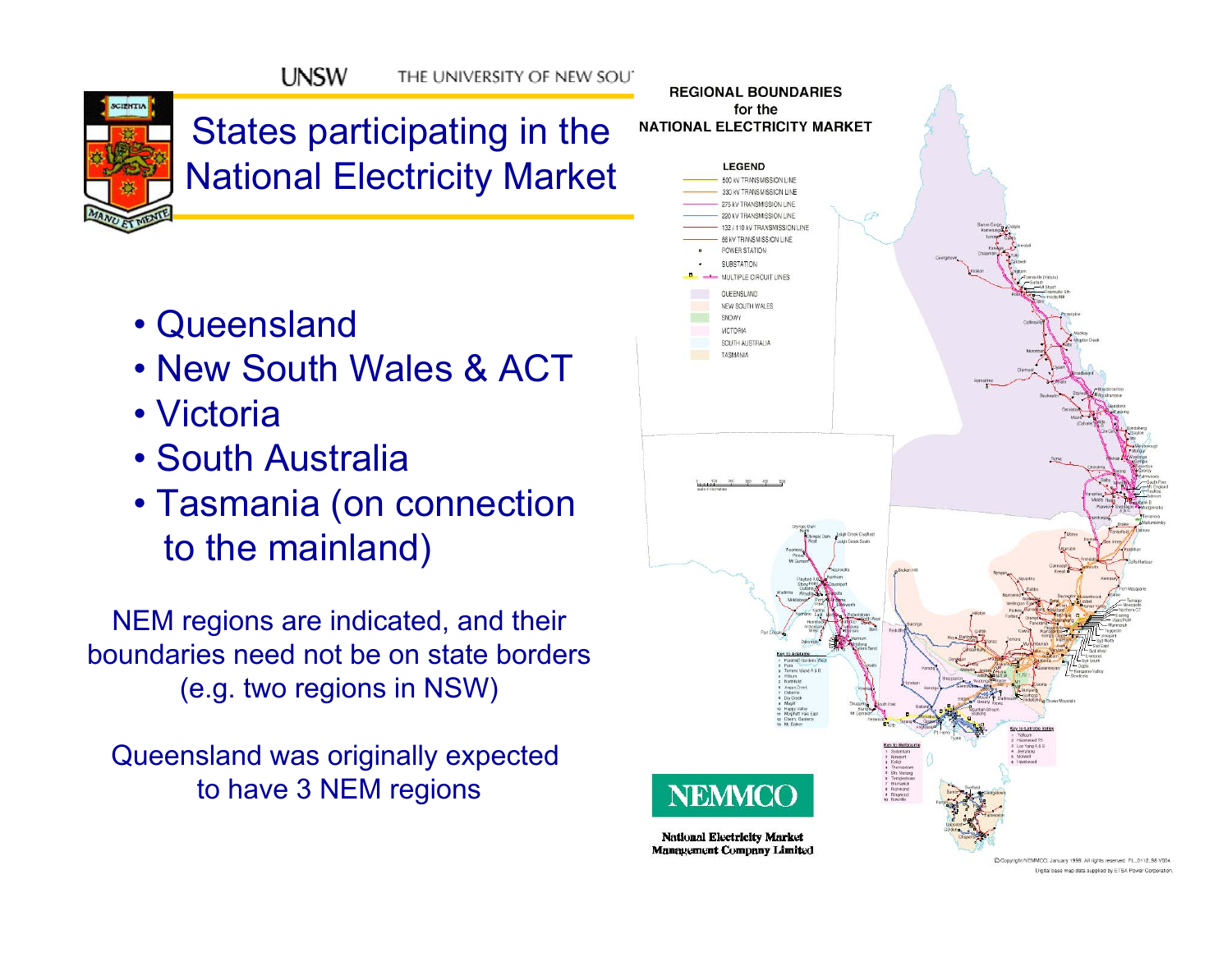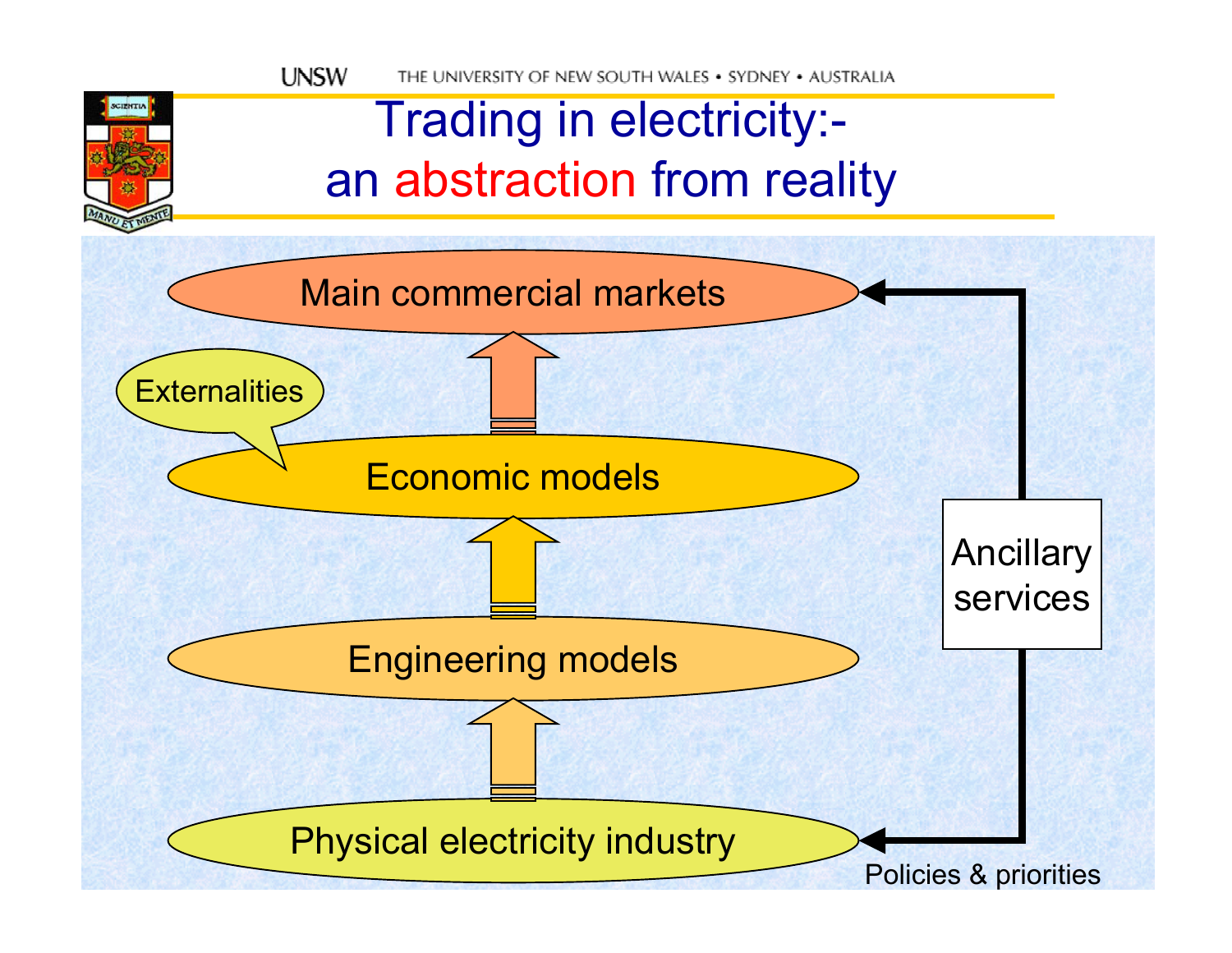SCIENTIA

### Overlay of wholesale & retail markets on an electricity industry

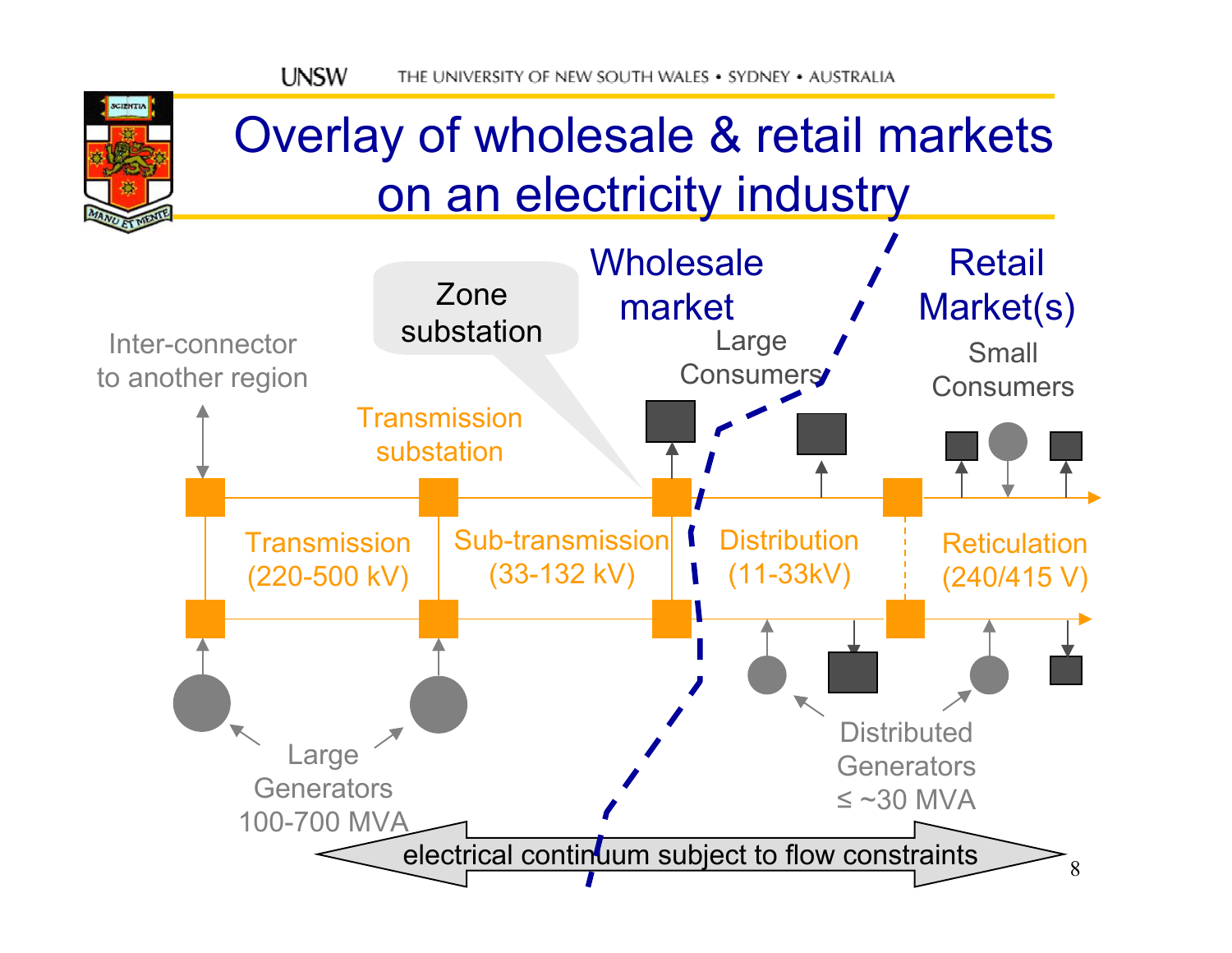### NEM processes for managing supply-demand balance

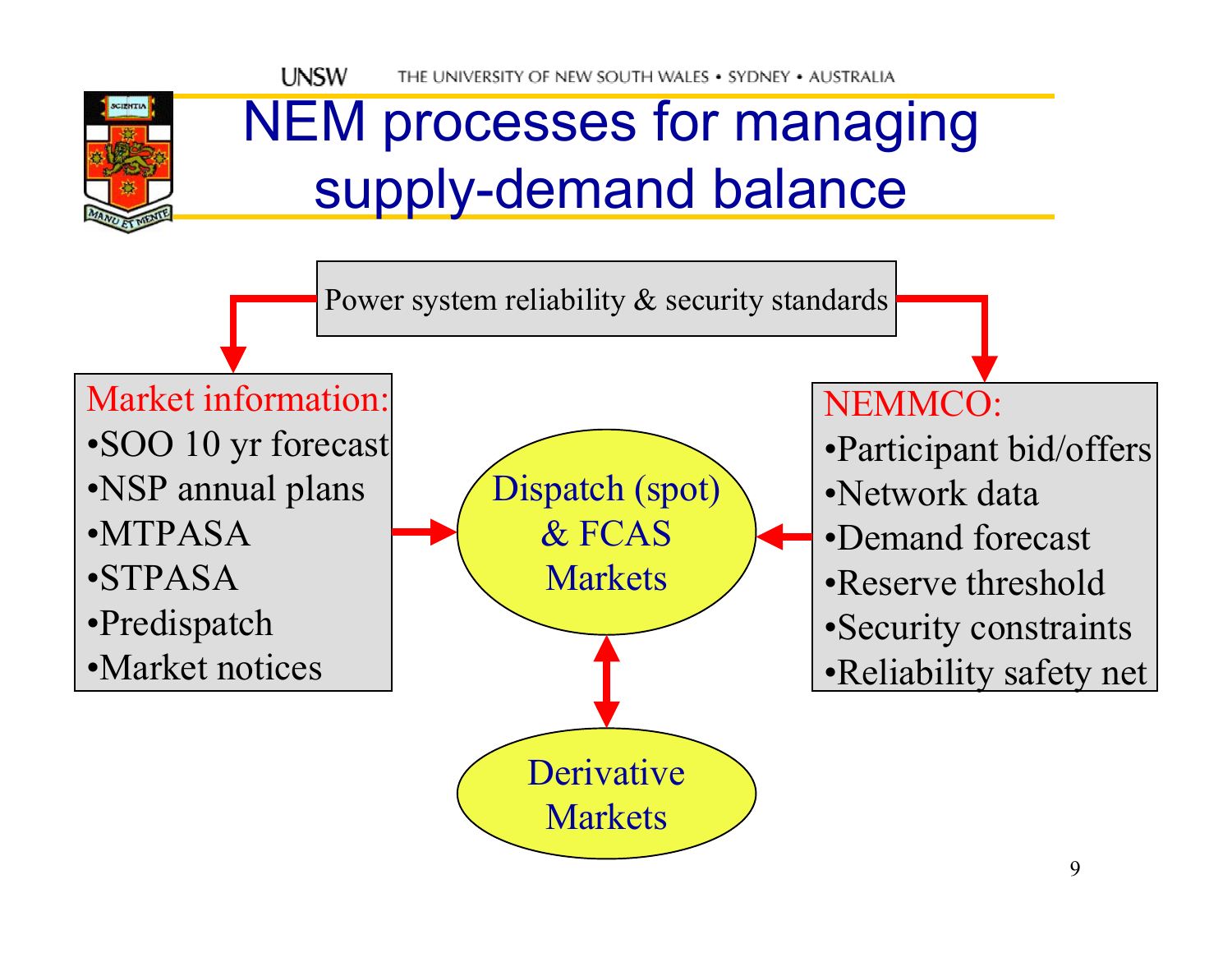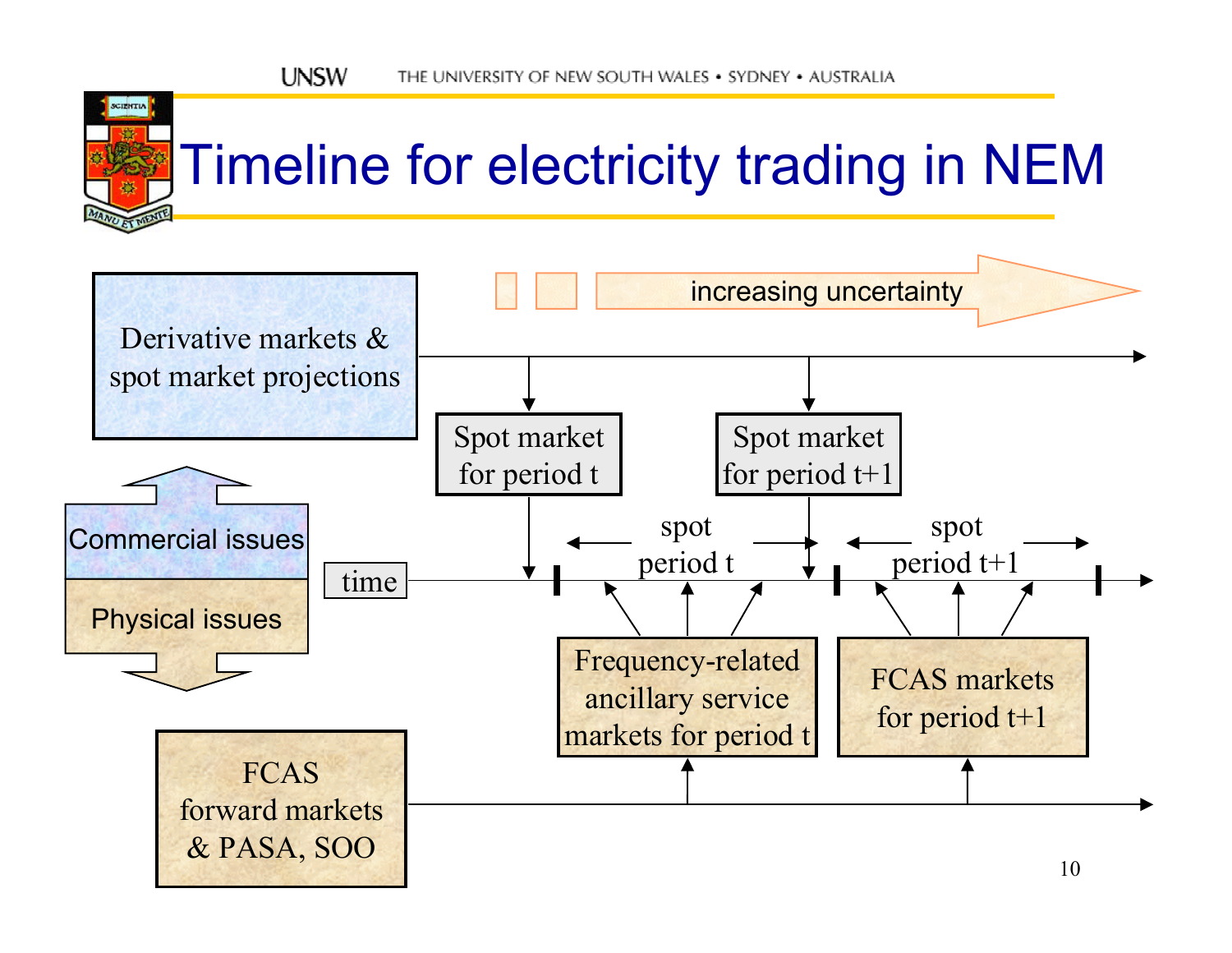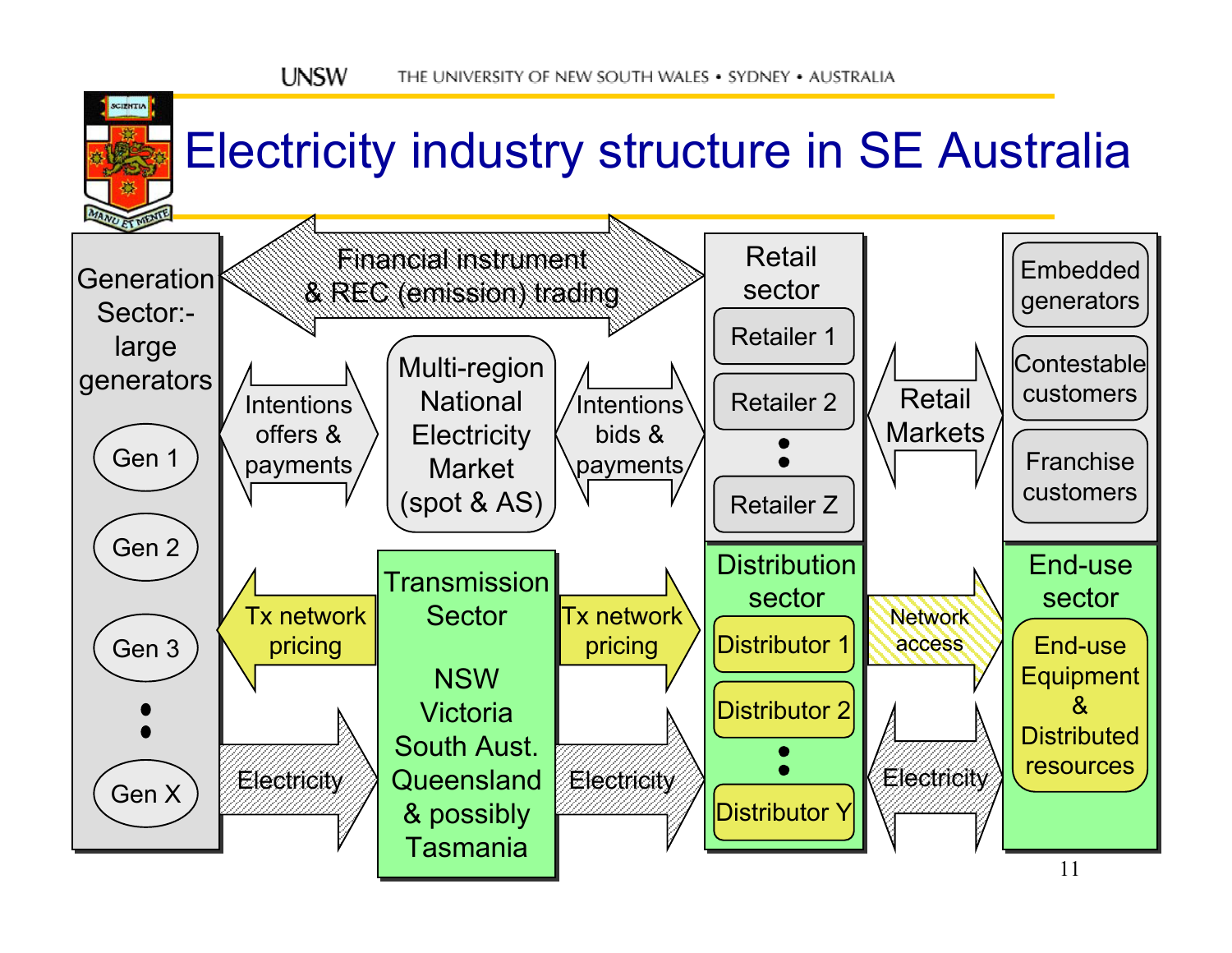

## Summary of EI restructuring issues

- • Non-storable flows of electrical energy:
	- Stochastic, inter-dependent services:
		- Generators, network elements, loads
- Individual and group decision making by all industry participants:
	- Technical, social & environmental links
- Important abstractions in restructuring:
	- Technical, commercial & policy processes
	- Market-based & centralised decision making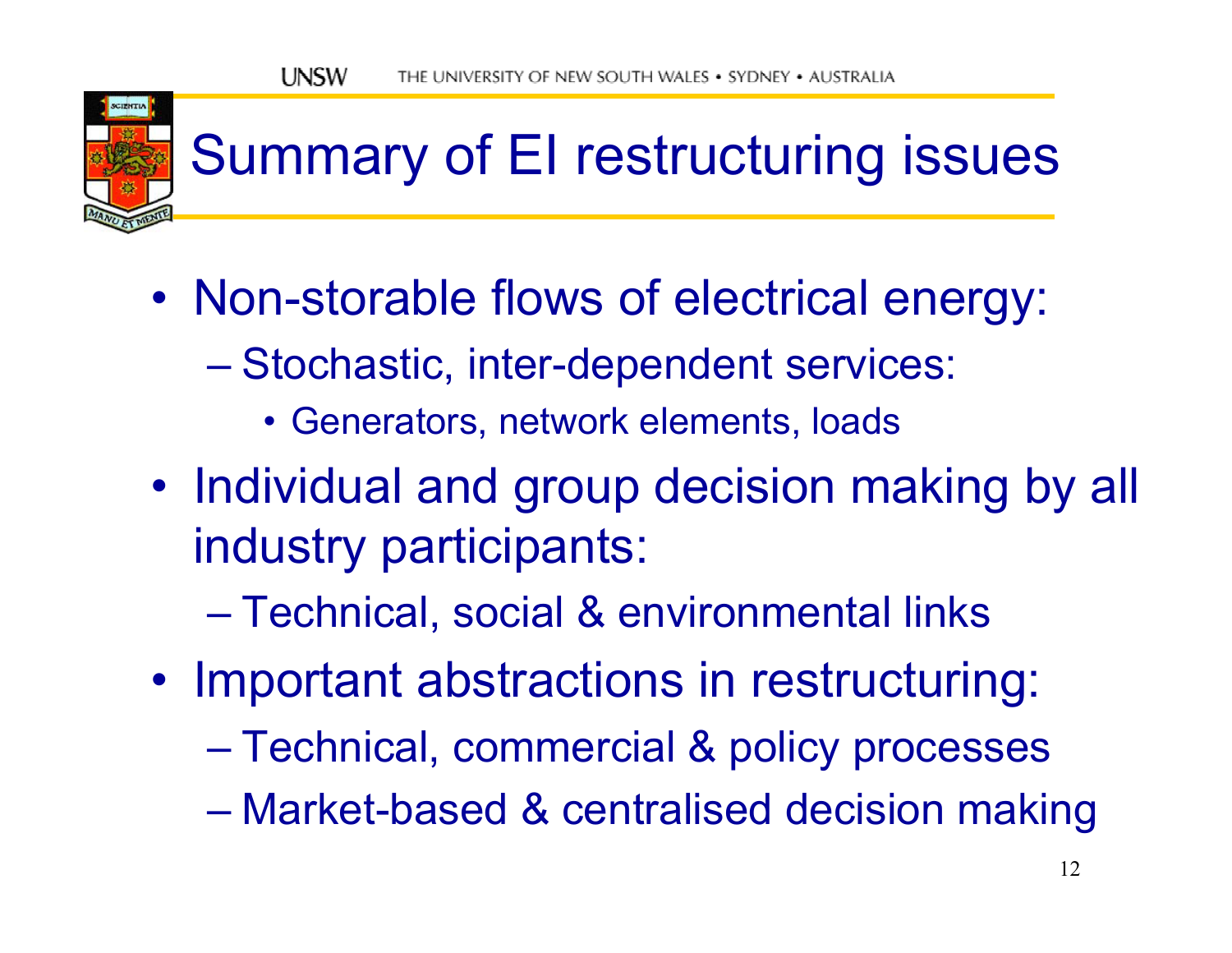

### Electricity industry behaviour that is difficult to commercialise

- • Continuous, shared energy flow from power stations to end-use equipment via network:
	- $\mathcal{L}_{\mathcal{A}}$  , and the set of the set of the set of the set of the set of the set of the set of the set of the set of the set of the set of the set of the set of the set of the set of the set of the set of the set of th – Instantaneously variable with time & location
		- Availability & quality can degrade rapidly
- • Shared accountability for availability & quality
	- High-value end-uses have high commercial risks
	- Managed *collectively* by *ancillary services ancillary services* (AS):
		- Quality (frequency, voltage), Availability & Safety (including security and fault detection & clearance)
		- Network plays an important "aggregation" role in AS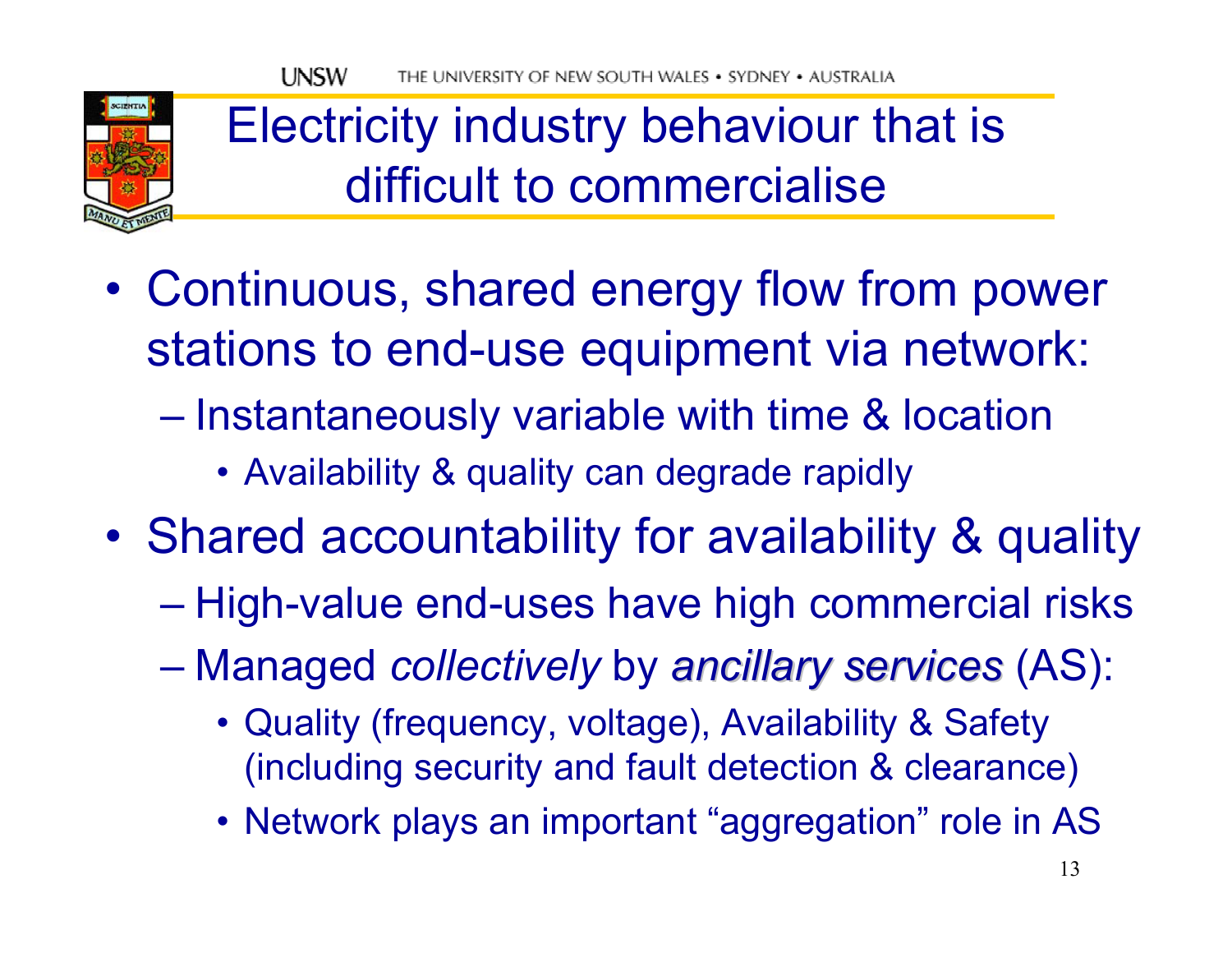### Deficiencies identified in the report

- Confused governance; excessive regulation; √ perceived conflicts of interest
- Insufficient generator competition in spot market ?
- Flawed electricity network operation & √ investment; poorly defined market regions
- Financial instrument markets Illiquid & hampered √ by regulatory uncertainty
- $\sqrt{\phantom{a}}$  Insufficient competition in east-coast gas & uncertainty surrounding new pipelines
- Ad hoc & poorly targeted greenhouse response √
- Regional areas disadvantaged in NEM ?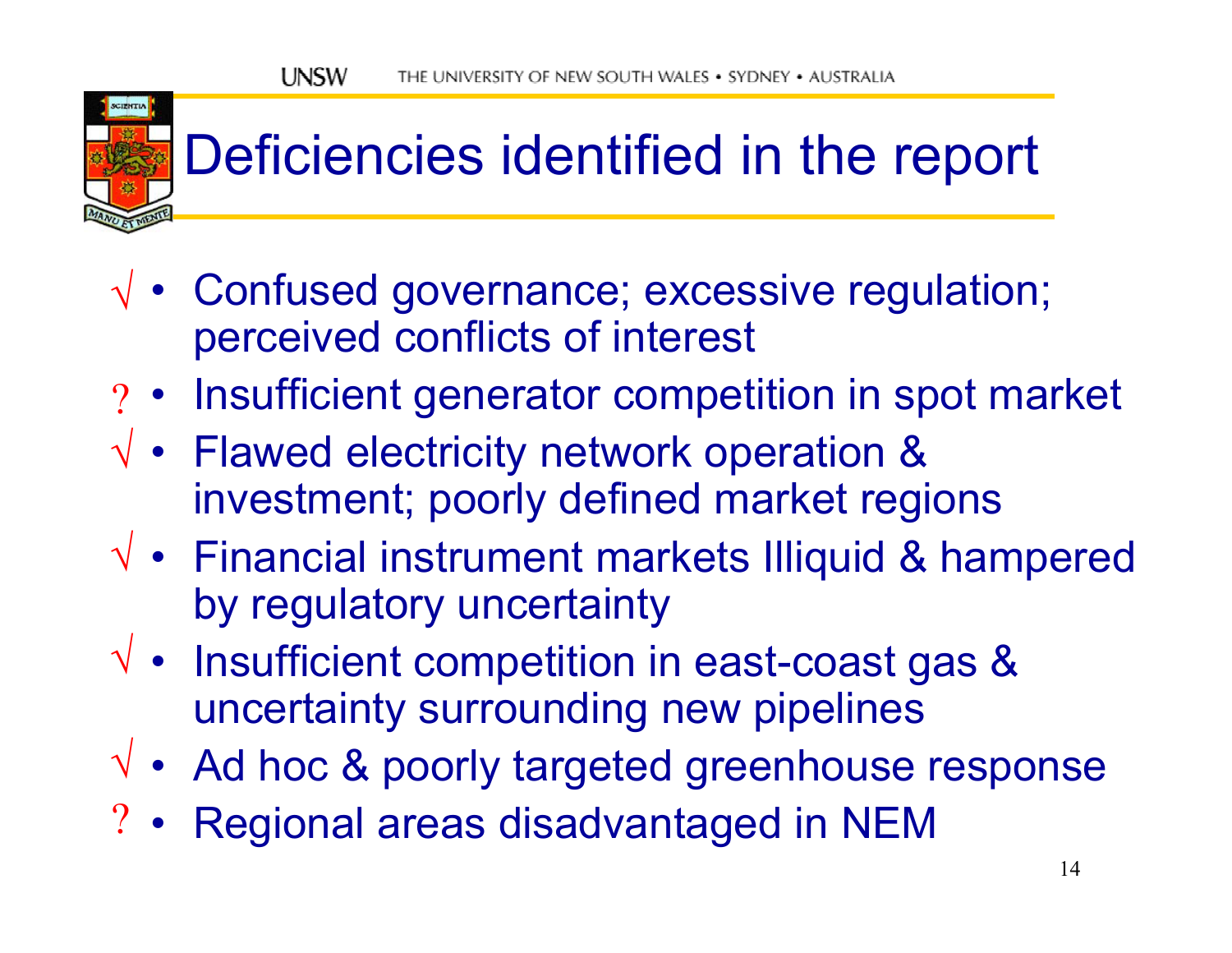### Report recommendations

- Governance & regulatory arrangements
- Electricity market mechanisms & structure
- Electricity transmission
- Electricity financial market development
- Demand side participation & FRC
- Increasing the penetration of gas
- Greenhouse response
- Rural & regional issues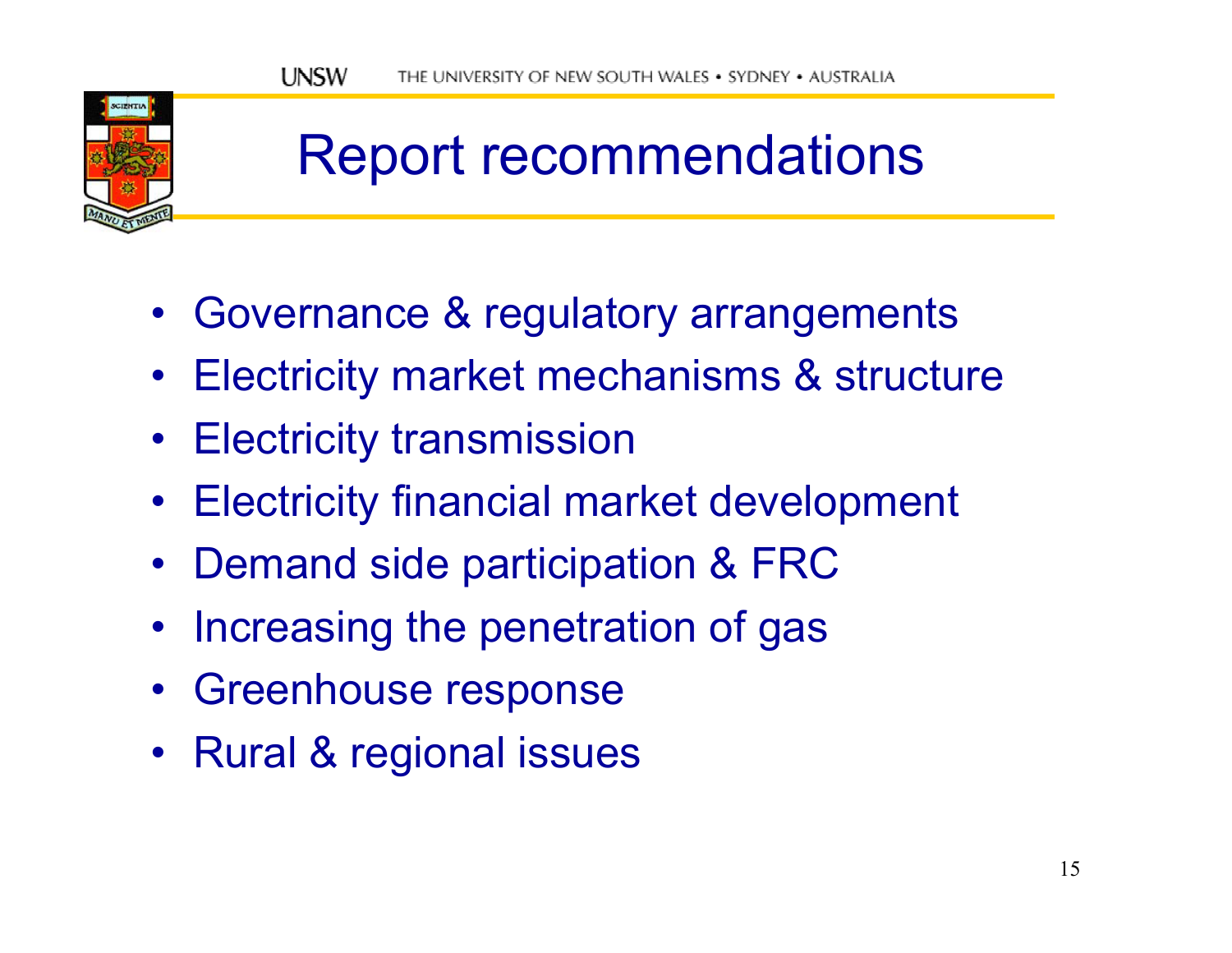

Report recommendations: Governance & regulatory arrangements

- Establish National Energy Regulator (NER) √
- • $\sqrt{\bullet}$  Federal, WA & NT to join other governments as co-owners of NEMMCO
- • $\sqrt{\cdot}$  NER & NEMMCO decisions reviewable by Australian Competition Tribunal
- •√ • Ministerial Council on Energy sole provider of policy direction on electricity & gas
- Improve network regulation: √
	- Sharing of savings; performance incentives;
	- distribution price cap not revenue cap X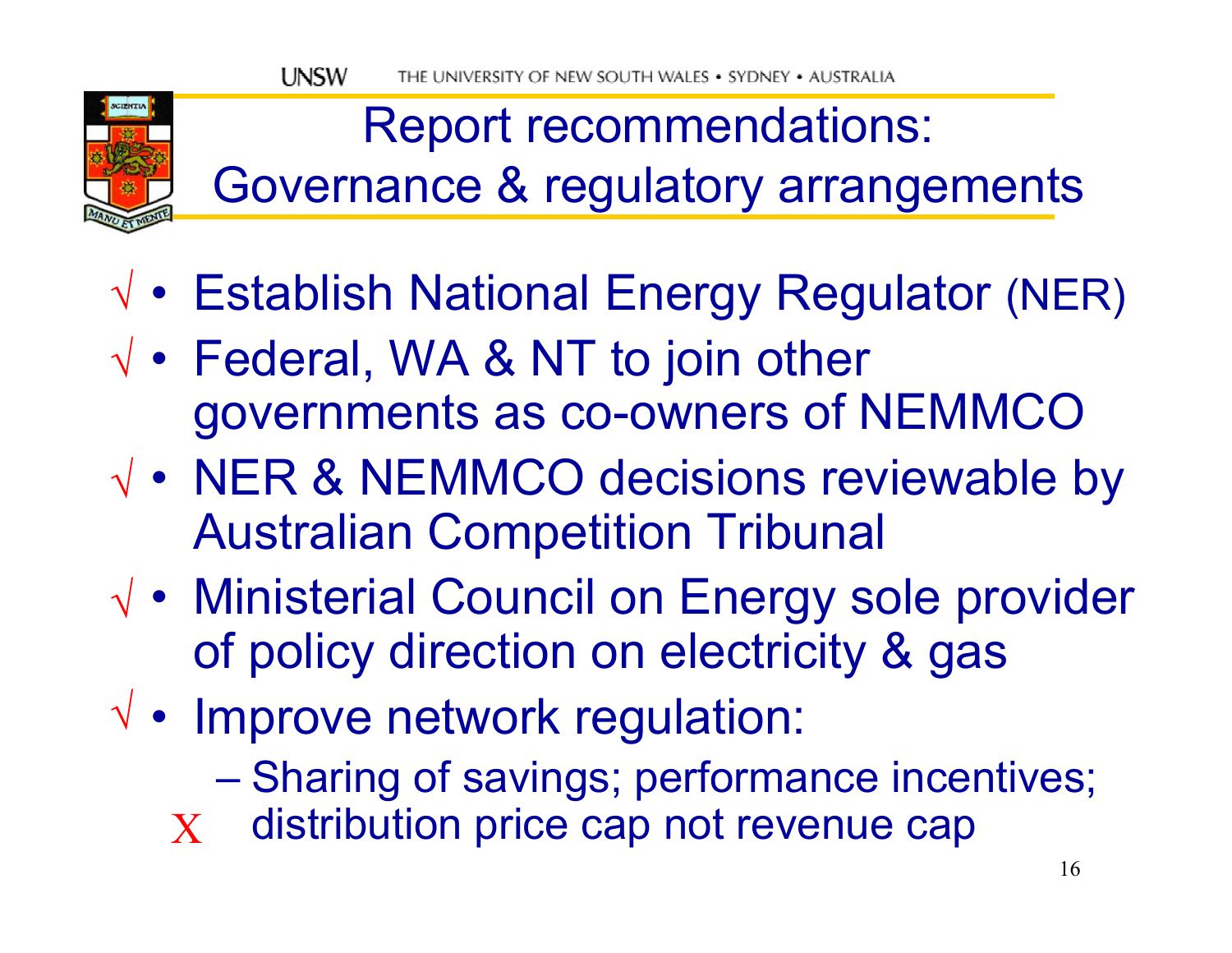

Report recommendations: Electricity market mechanisms & structure

- • Further disaggregate NSW & WA gen'n √ – Divest generation once disaggregated
- •? • Gov'ts to address transmission problems
- •Abolish: √
	- NSW Electricity Tariff Equalisation Fund
	- Queensland Benchmark Pricing Agreement
- • $\sqrt{\phantom{a}}$  • Explicit ACCC merger guidelines to control generator market power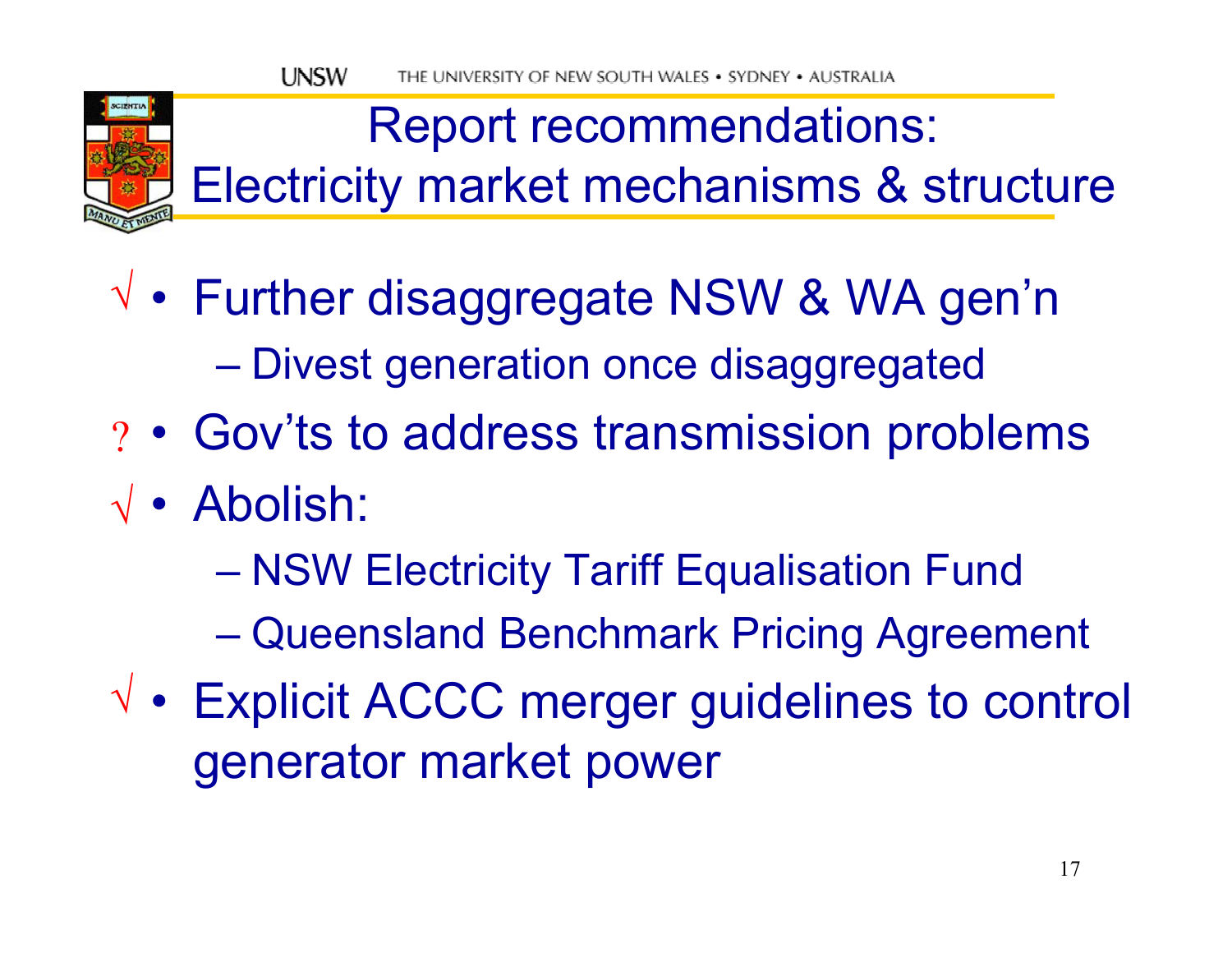

### Report recommendations: Electricity transmission

- NEM-wide planning function in NEMMCO √
	- $-$  Identify augmentation opportunities & tender
- NEMMCO offer/underwrite firm inter-region FTRs ? FTRs to provide augmentation benchmarks
- NER to use commercial cost-benefit to approve ? intra-regional augmentation
- Reliability benefits test to remain as is ?
- TNSP performance incentives √
- Increase number of NEM regions with full nodal ?pricing in 7-10 years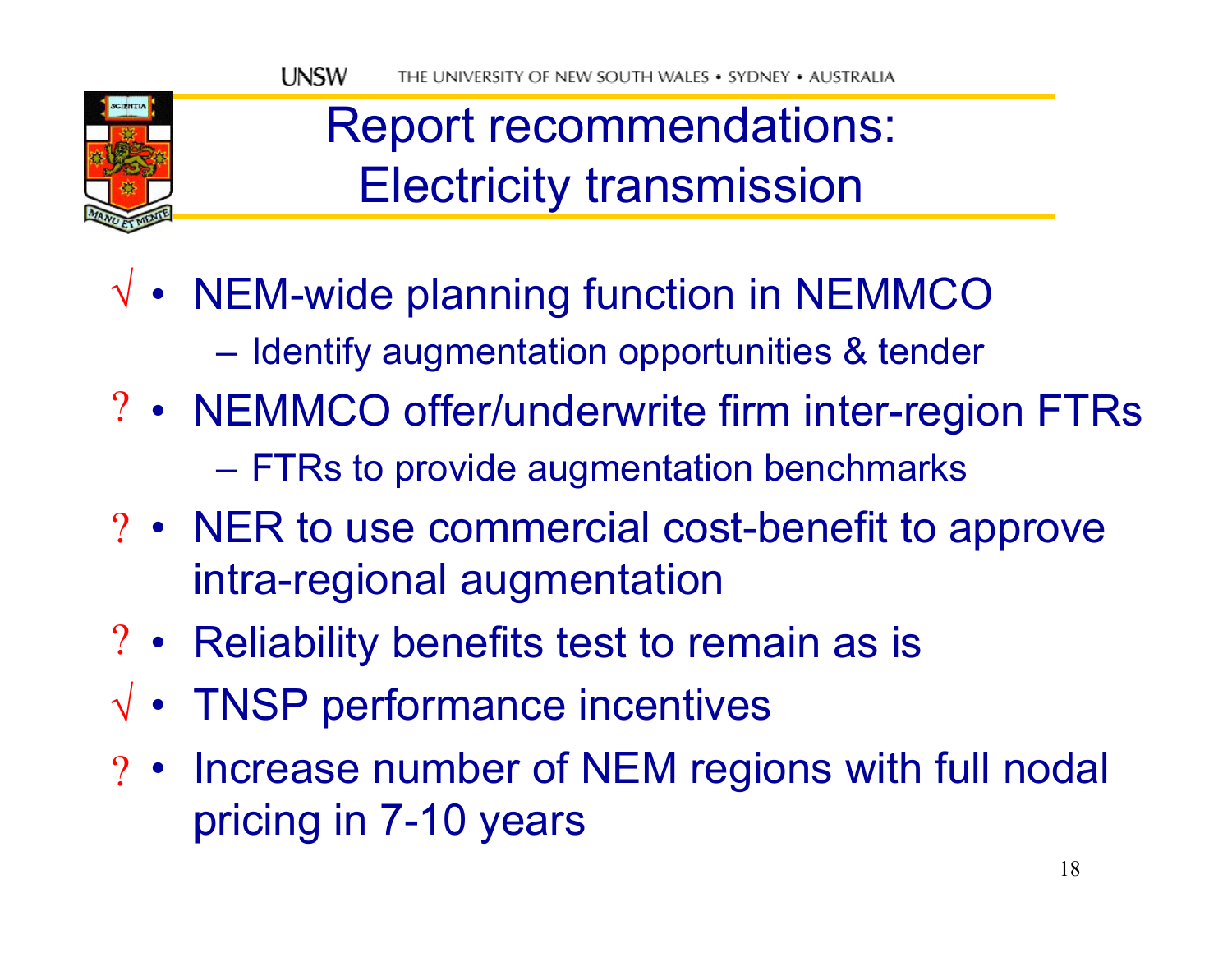

Report recommendations: Electricity financial market development

- •√ • Abolish NSW ETEF & Queensland BPA
- • All code changes should consider impact √ on financial markets
	- Including reviews of VOLL
- •? • NEMMCO to review in 1-2 years its role in facilitating clearing for bilateral contracts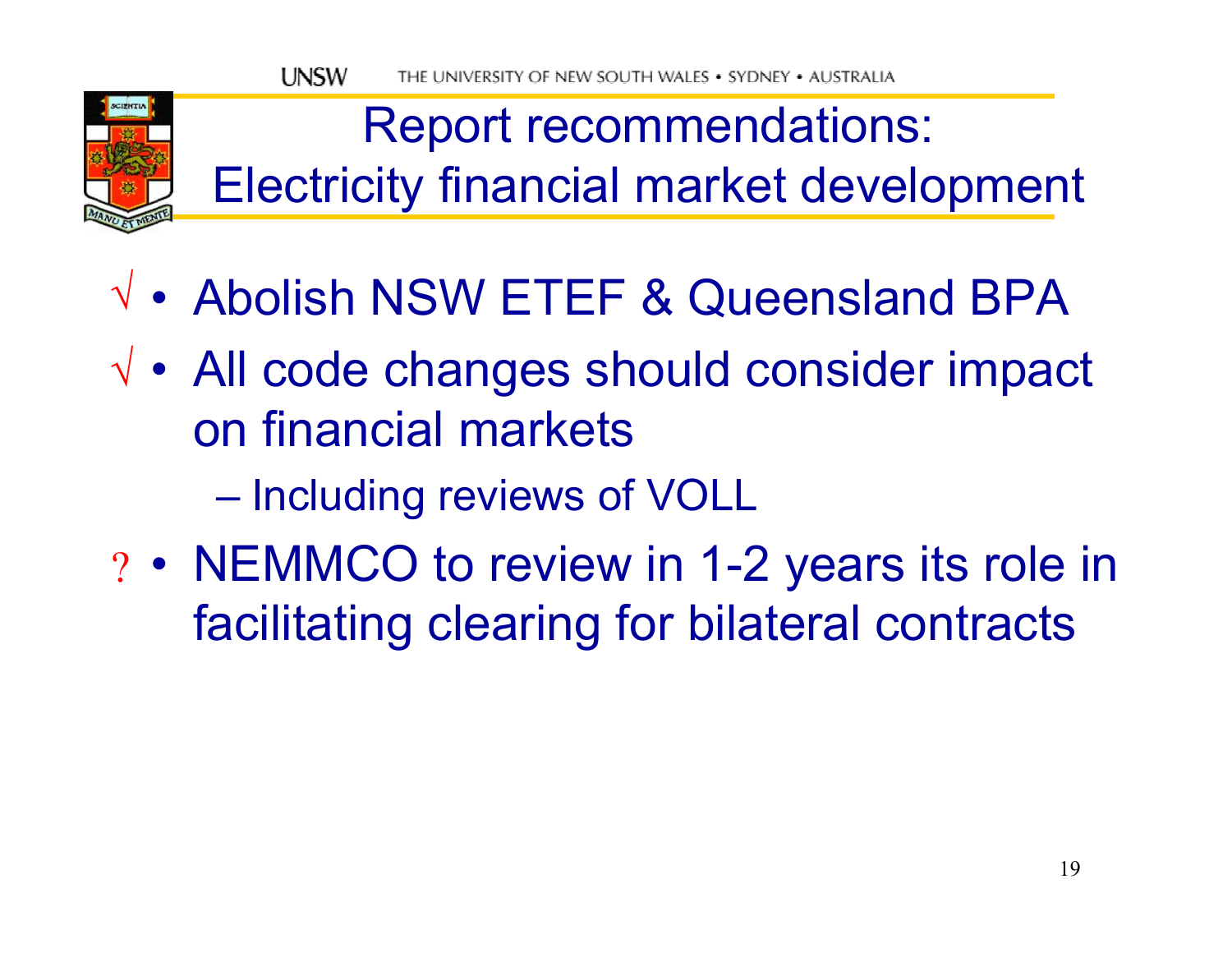

Report recommendations: Demand side participation & FRC

- • $X$   $\bullet$  NEM dispatch market to pay demand reduction on an "as bid" basis
- $\sqrt{\bullet}$  Interval meters should be mandated & phased in over 5-10 years
- • $_{?} \cdot$  FRC in all jurisdictions within 3 years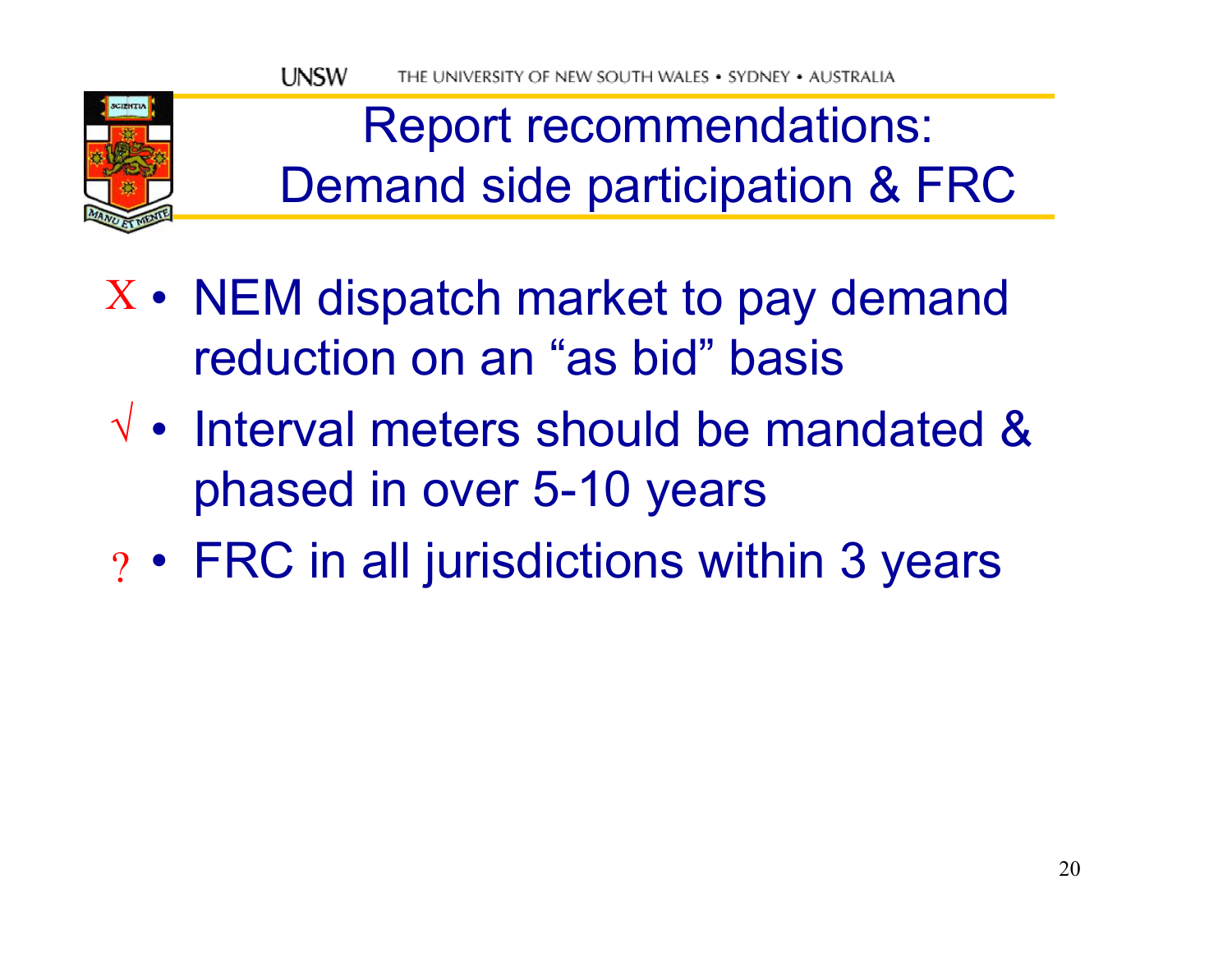

Report recommendations: Increasing the penetration of gas

- • Allow pipeline developers to seek binding ? ruling from NER prior to construction
	- $\mathcal{L}_{\mathcal{A}}$  , and the set of the set of the set of the set of the set of the set of the set of the set of the set of the set of the set of the set of the set of the set of the set of the set of the set of the set of th 15 years regulation free or pre-determined regulatory parameters
- • $\sqrt{\bullet}$  Review gas code & other arrangements to enhance competition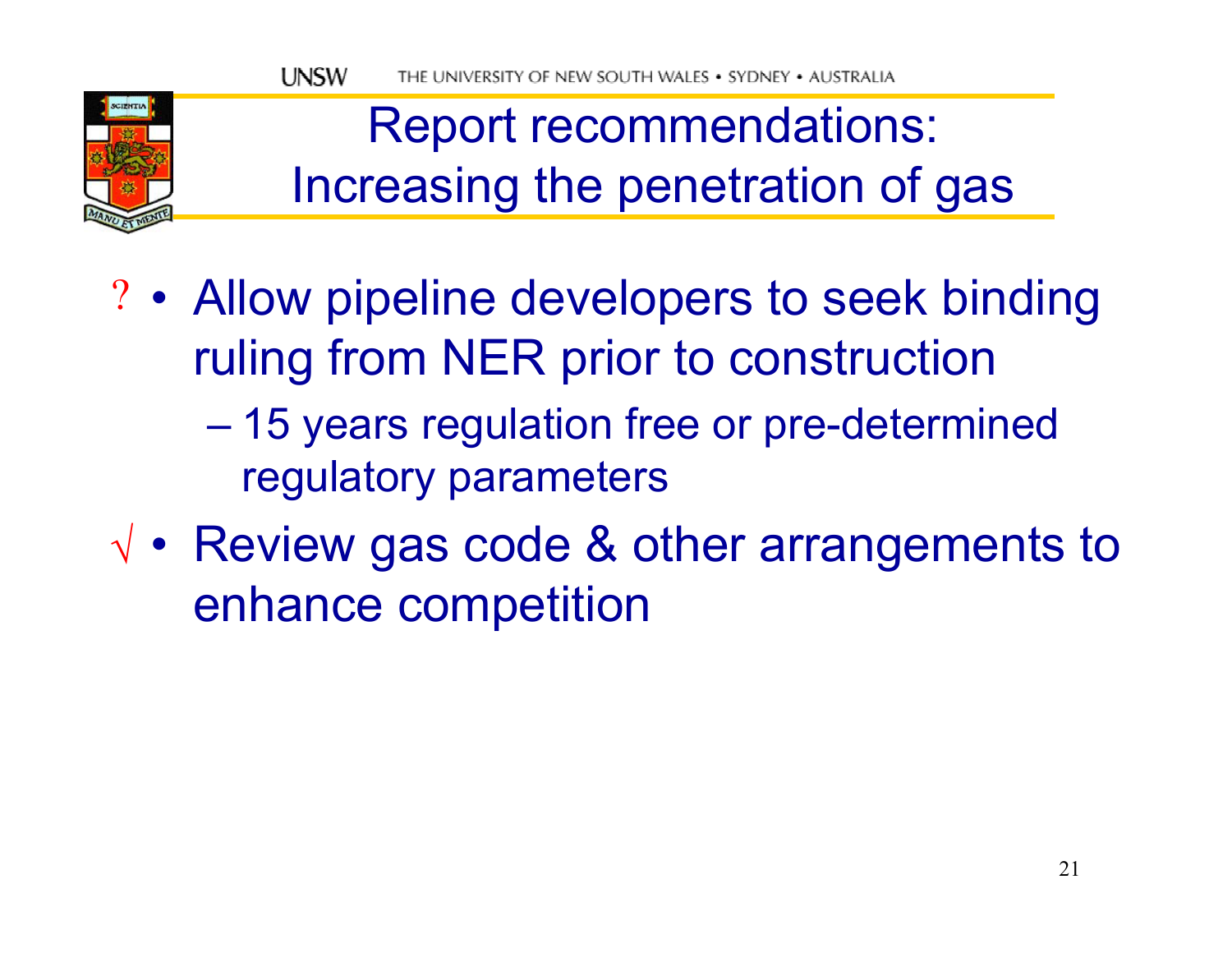

### Report recommendations: Greenhouse response

- •Cross-sectoral emission trading √
- •? • Delete (with grandfathering):
	- MRET: Gen Efficiency Standards; GGAP
	- NSW retailer benchmarks; Qld 13% gas
- •X • Exclude traded sector from emission trading if world's best practice in energy use
- Introduce interval meters √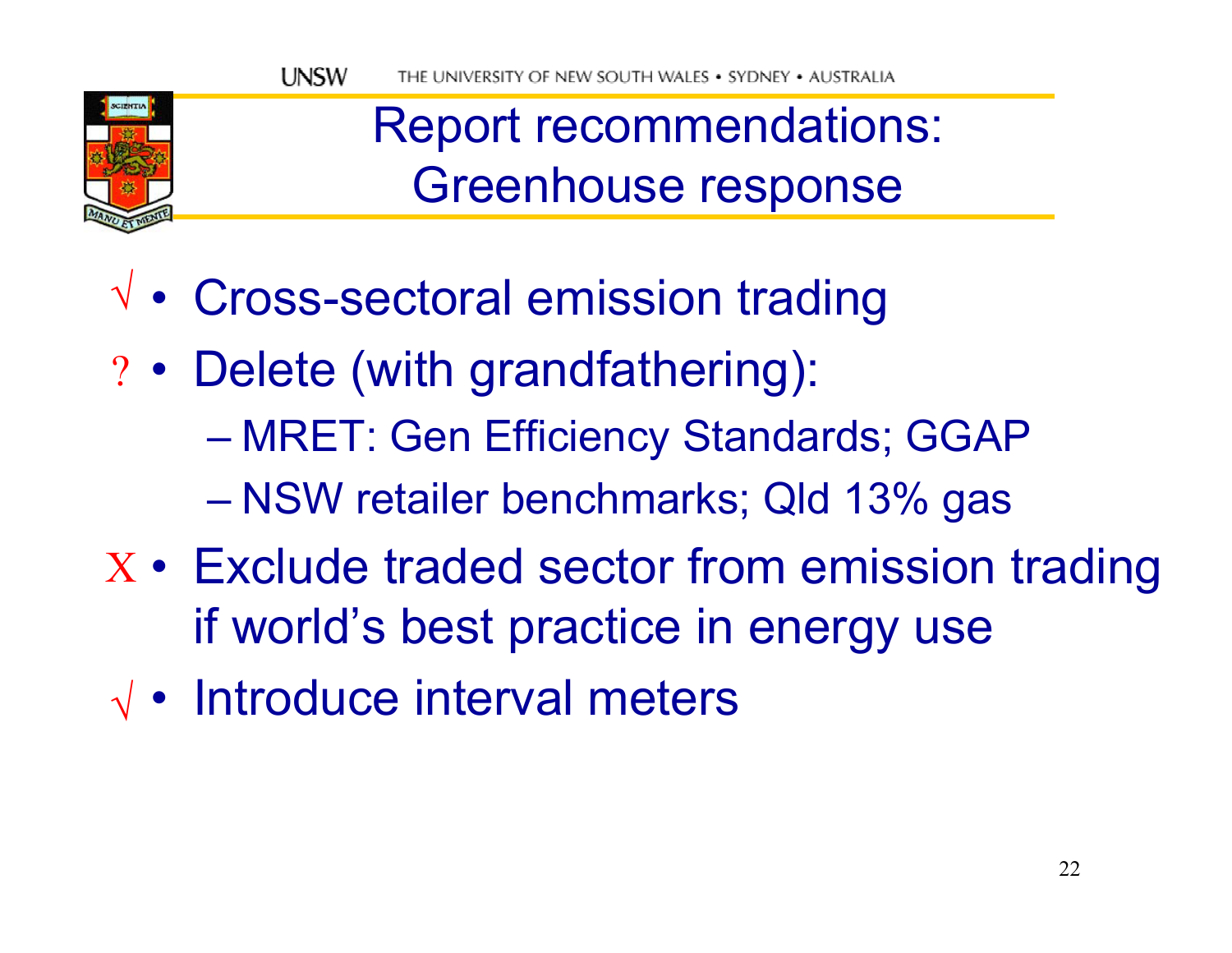

### Report recommendations: Rural & regional issues

- • $\sqrt{\phantom{a}}$  Improve regional structure of NEM
- Introduce emission trading √
- • $\sqrt{\bullet}$  Reform gas industry to enhance competition & coverage of regional areas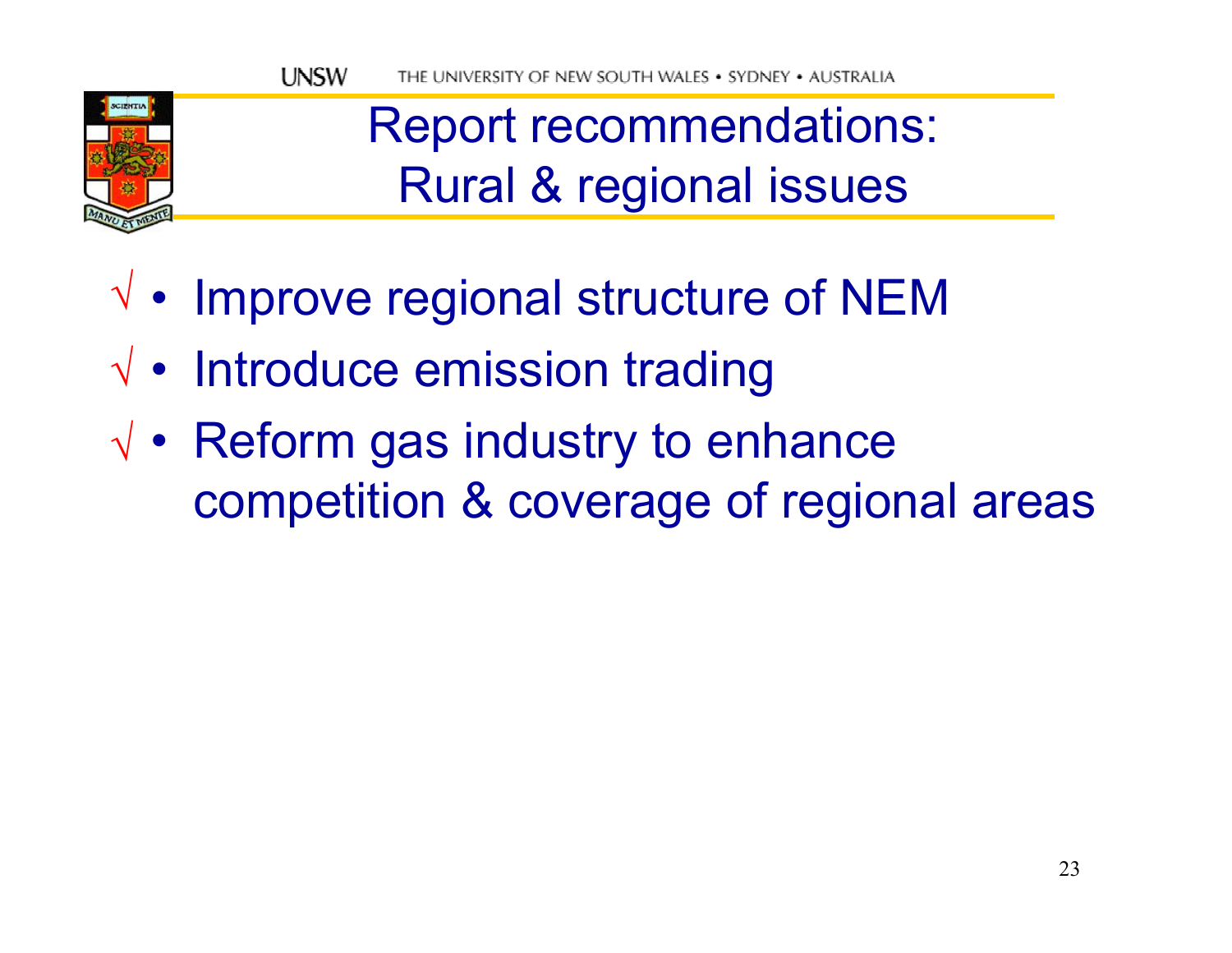

### Review of restructuring status

- •Physical issues
- •Commercial issues
- Accountability issues
- •• Regulatory issues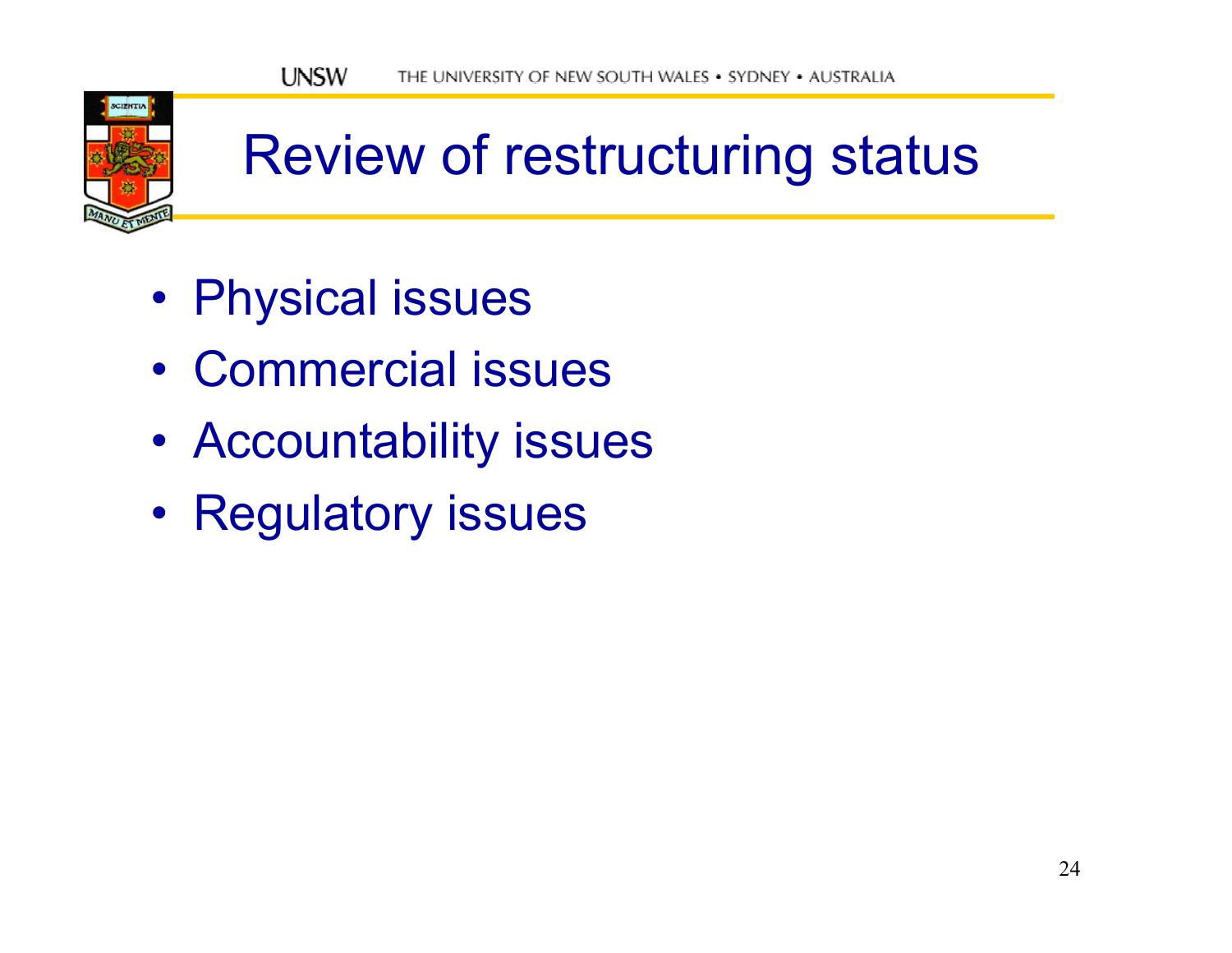

Physical issues: *current status*

- •Large generators remote from load centres
- •Re-configurable radial distribution networks
- • Power system design & operating protocols: – Assume no "tidal" energy flows
- • End-use equipment & interface design:
	- "Obligation to serve" & averaged cost-recovery
	- $\mathcal{L}_{\mathcal{A}}$  , and the set of the set of the set of the set of the set of the set of the set of the set of the set of the set of the set of the set of the set of the set of the set of the set of the set of the set of th - Inadequate performance:- inflexible; inefficient
	- Network service not adequately measured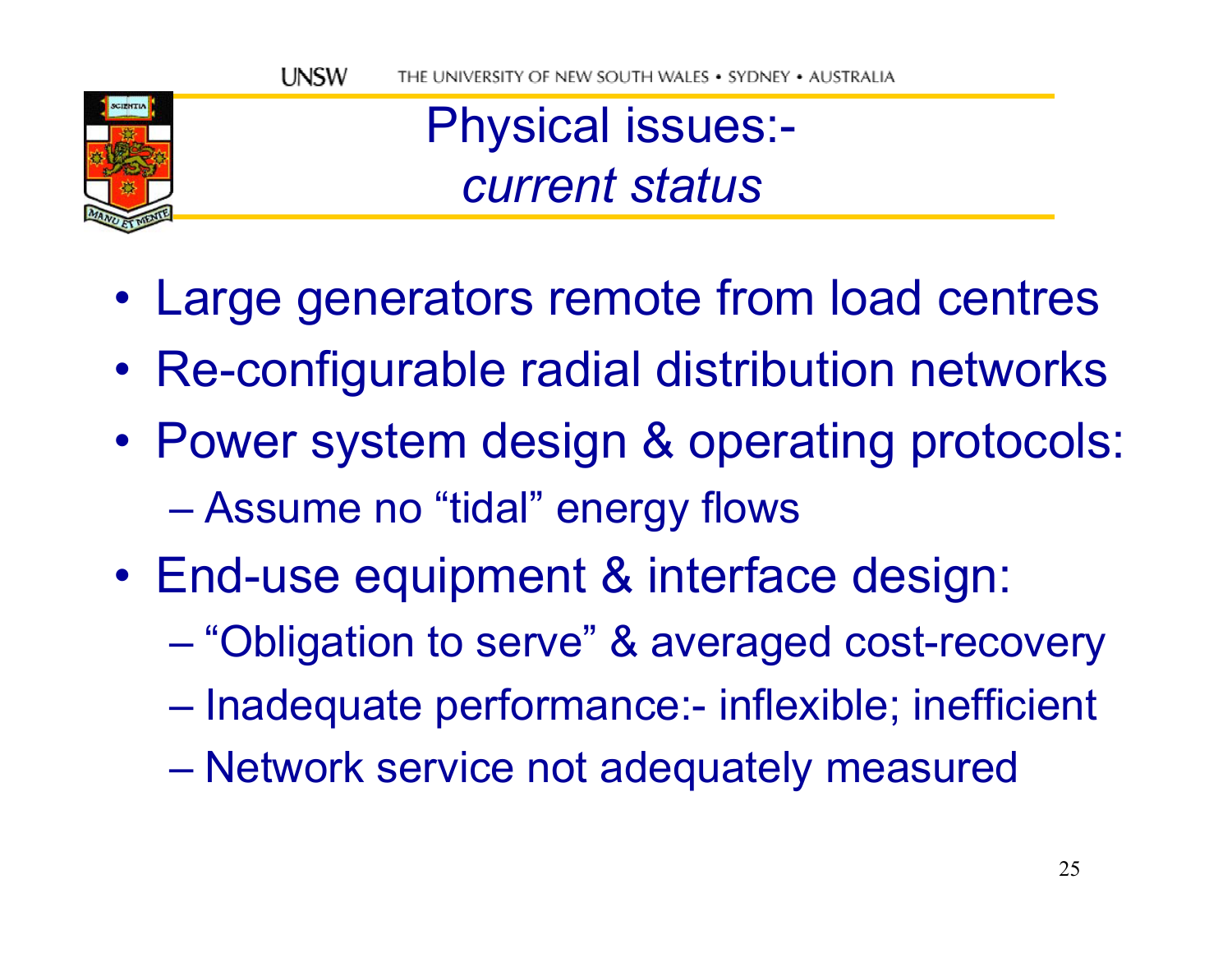

Physical issues: *a way forward*

- • Physical behaviour likely to remain centrally managed:
	- $\mathcal{L}_{\mathcal{A}}$  , and the set of the set of the set of the set of the set of the set of the set of the set of the set of the set of the set of the set of the set of the set of the set of the set of the set of the set of th – Interval energy & supply availability & quality should be measured for all network users
	- $\mathcal{L}_{\mathcal{A}}$  , and the set of the set of the set of the set of the set of the set of the set of the set of the set of the set of the set of the set of the set of the set of the set of the set of the set of the set of th - Industry performance measures should be based on energy service delivery
	- Supply & demand side options should receive equal consideration - current use & innovation
		- Market compatible policy for innovation & implementation, including end-use infrastructure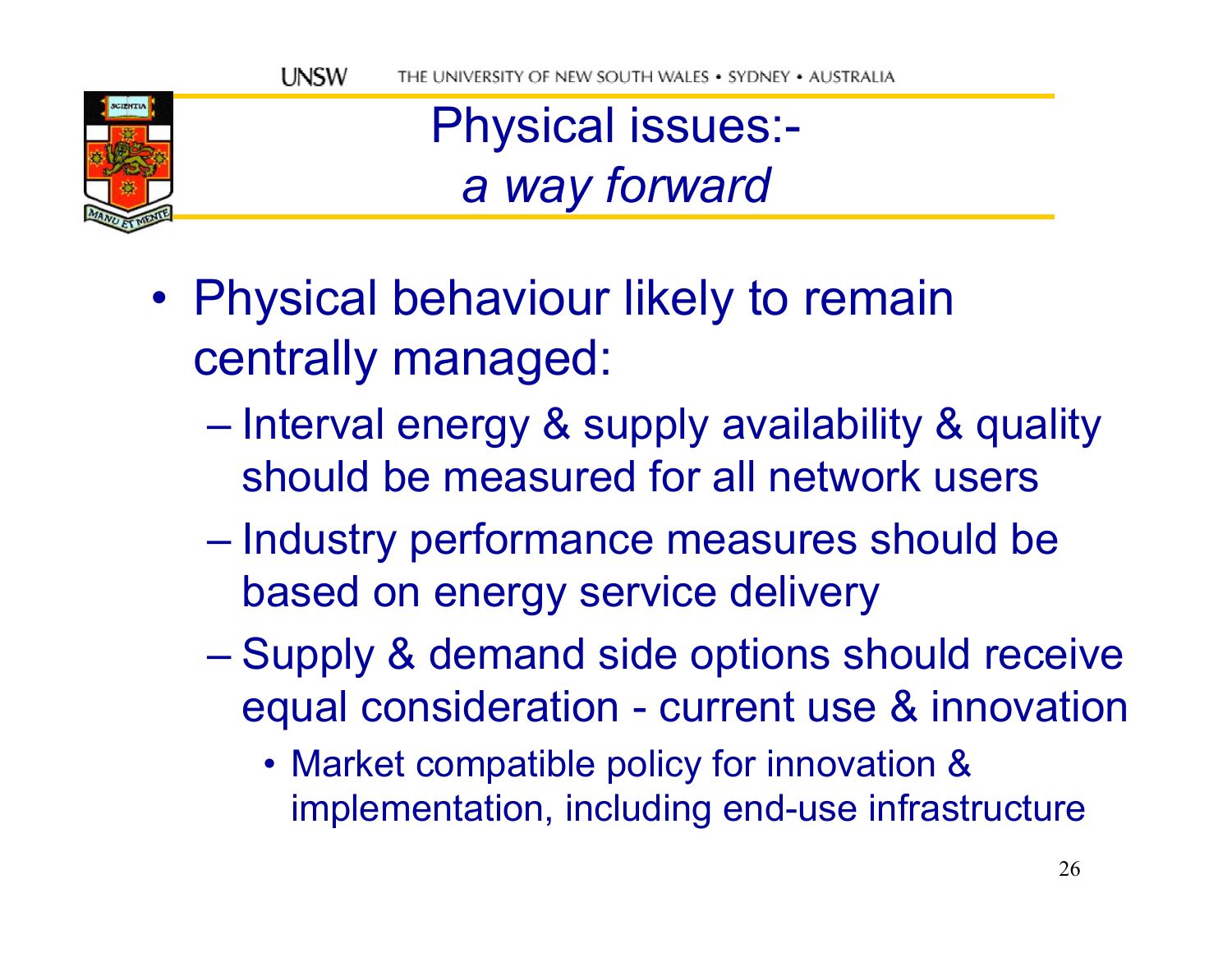

Commercial issues: *current status*

- • National Electricity Market:
	- Network representation limited to interconnectors
- •Retail market & NSP contracts with users:
	- $\mathcal{L}_{\mathcal{A}}$  , and the set of the set of the set of the set of the set of the set of the set of the set of the set of the set of the set of the set of the set of the set of the set of the set of the set of the set of th  $-$  Incompatible with NEM
	- – Lacks appropriate commercial instruments for:
		- Distribution network AS, spot & forward energy
- • Metering at participant points of connection:
	- Should record spot market energy, availability & quality of supply for all end-users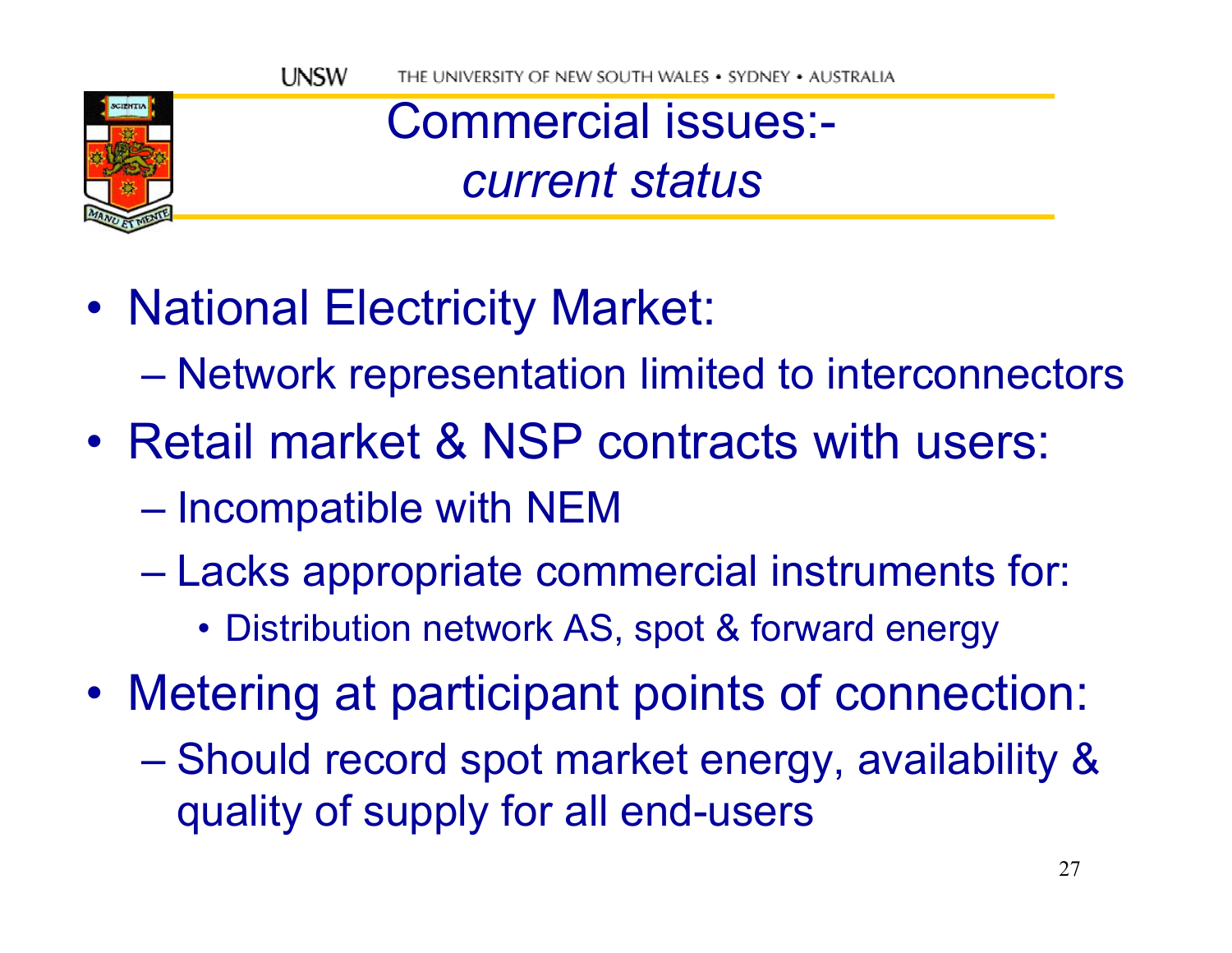

Commercial issues: *a way forward*

- Extend NEM to all participants
- •Modest increase in number of NEM regions
- • Roll-out interval metering that measures energy, availability & quality
- •• Improve end-user technology & decisionmaking by introducing:
	- –End-use facilitators
	- Innovative end-use technology & controllers
	- Physical & financial risk management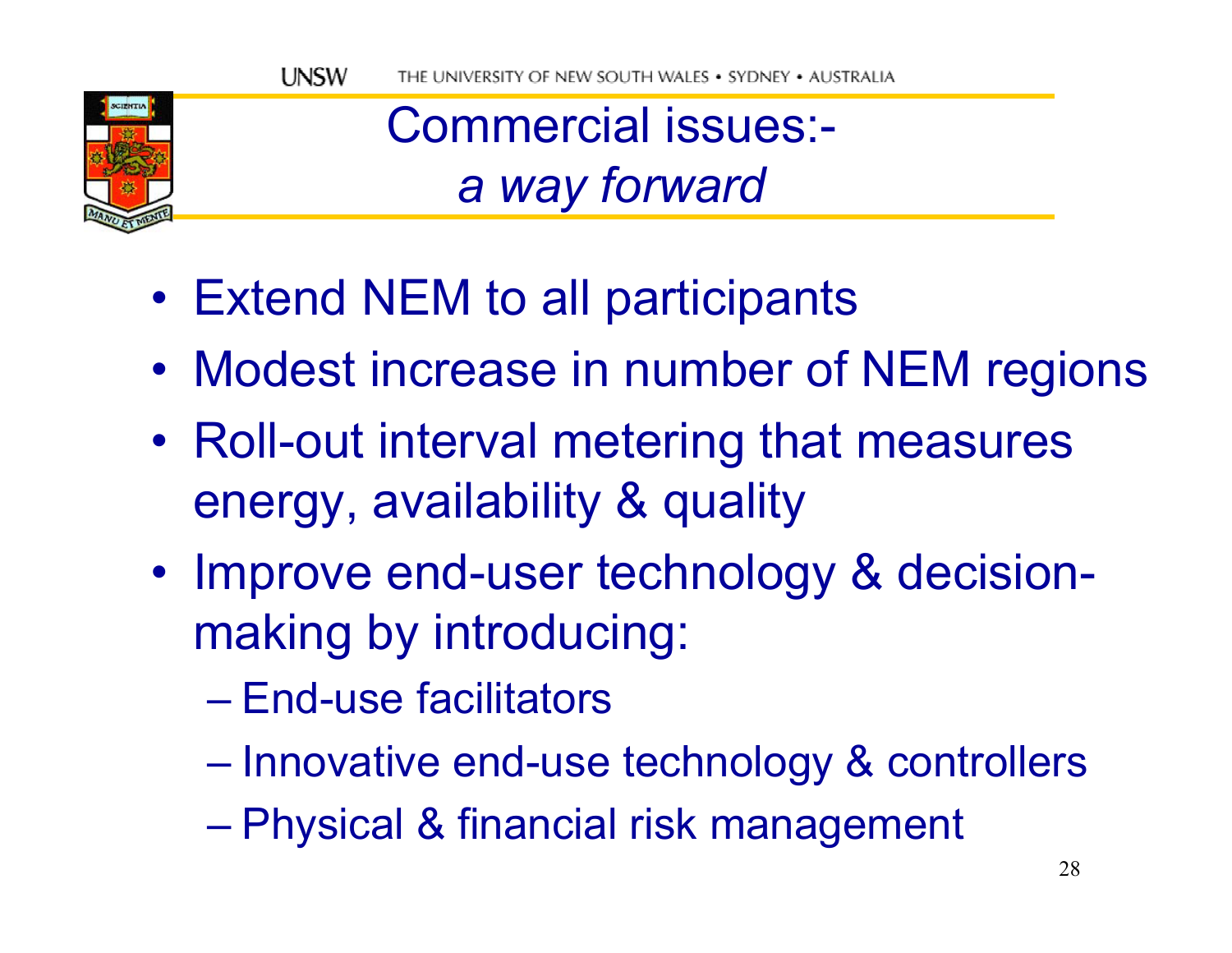

#### Accountability issues: *current status*

- • Physical accountability:
	- Death, injury, damage to equipment
	- Non-delivery of end-use service(s):
		- May be due to either availability or quality problems
- • Commercial & legal accountability:
	- Accountability for poor availability & quality of supply is ambiguous - NSP or other parties?
	- $\mathcal{L}_{\mathcal{A}}$  , and the set of the set of the set of the set of the set of the set of the set of the set of the set of the set of the set of the set of the set of the set of the set of the set of the set of the set of th Legal context unclear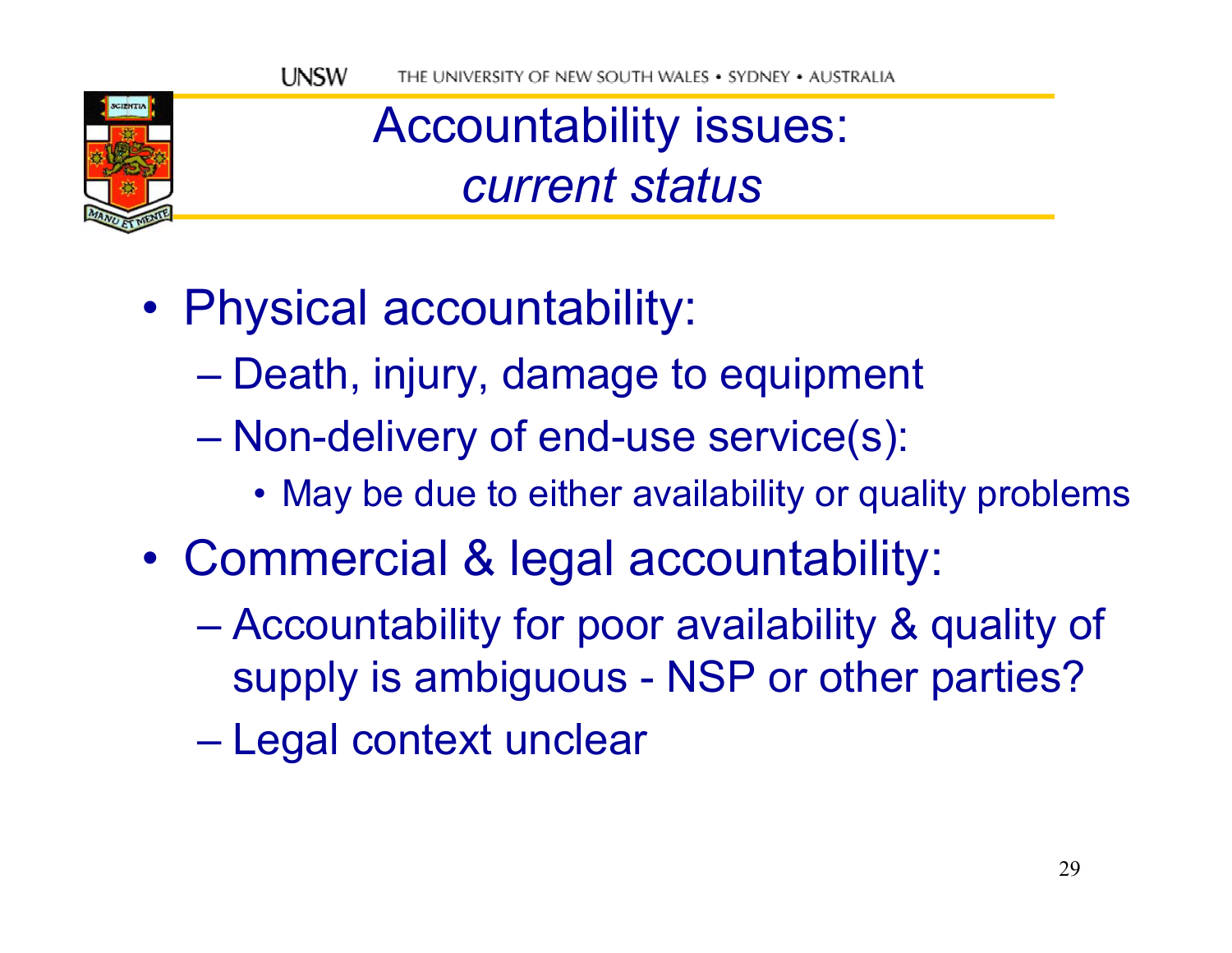

Accountability issues: *a way forward*

- • Clarify legal accountability for poor availability & quality of supply
- • Replace implied "obligation to serve" with clear contracts with mutual obligations:
	- AS, spot & forward energy
	- –Distribution network services
- • Compatible contracts for end-users & generators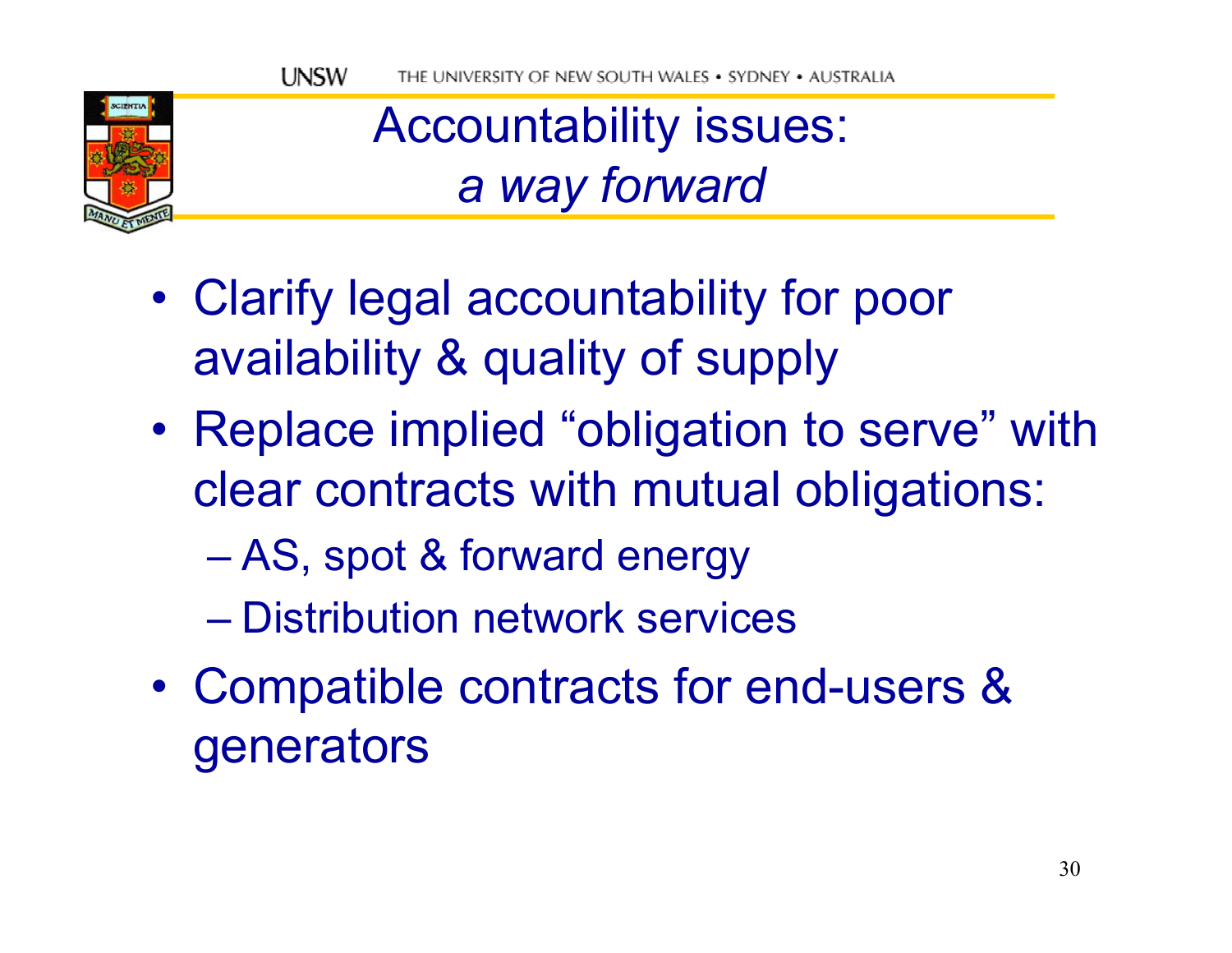

#### Regulatory issues: *current status*

- • Economic regulation of NSPs:
	- Approved investment based on forecast demand with associated cost-recovery tariffs
- • Technical regulation:
	- By standards & connection requirements that are not always technology neutral
- •Environmental regulation:

 $\mathcal{L}_{\mathcal{A}}$  , and the set of the set of the set of the set of the set of the set of the set of the set of the set of the set of the set of the set of the set of the set of the set of the set of the set of the set of th  $-$  Inadequate attention to climate change impacts